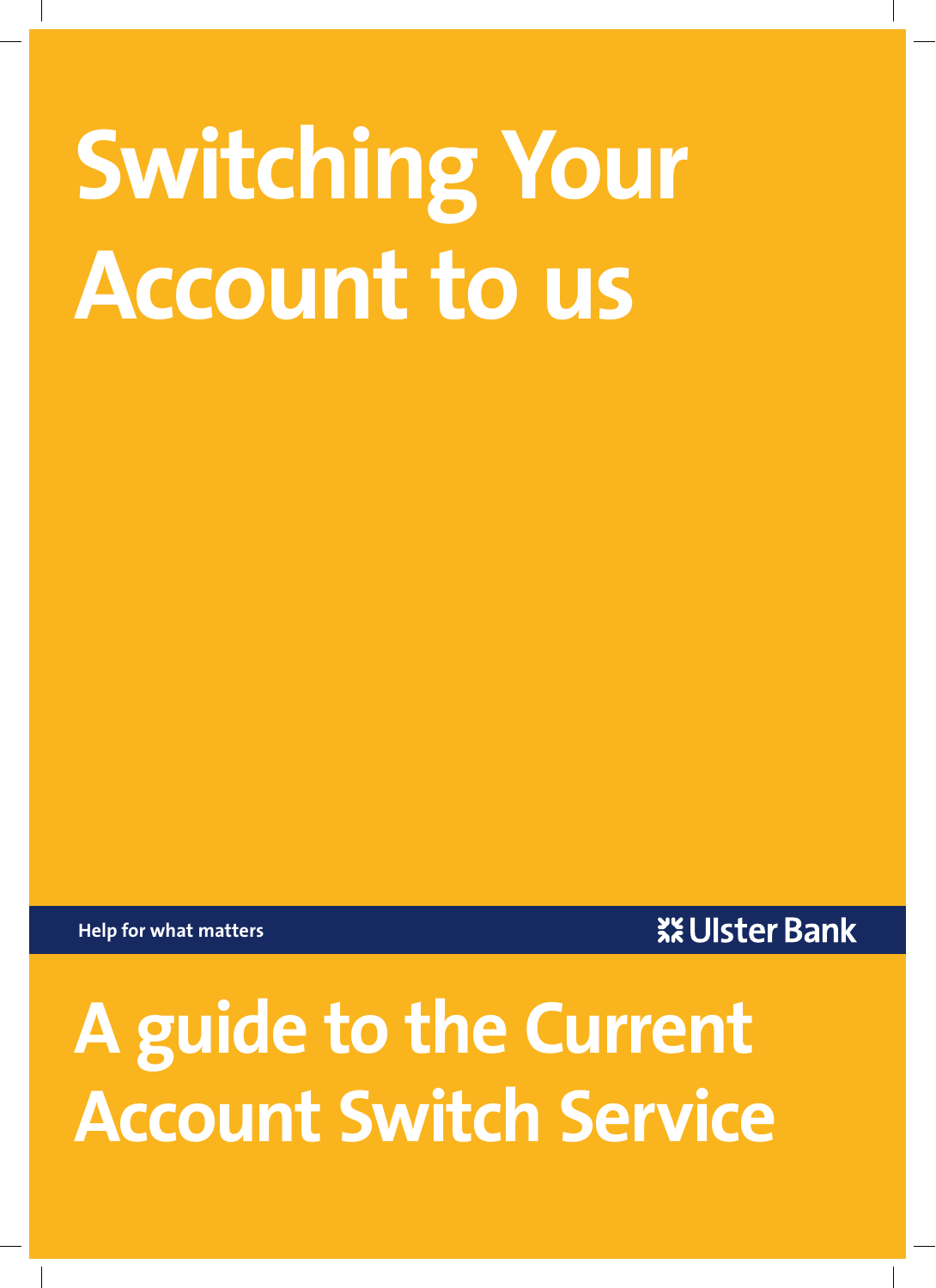# Introduction

Now you are switching to us, we will handle everything for you in 7 working days from the date your account is opened (excluding bank and public holidays).

Please refer to Section 1 **Current Account Switch Service**, where your old account will be closed as part of the switch.

Please refer to Section 2 **Transfer your regular payments**, where just your regular payments will be switched and your old account will remain open.

## Contents

| 1. Current Account Switch Service                             | $\overline{\mathbf{3}}$ |
|---------------------------------------------------------------|-------------------------|
| Current Account Switch Guide                                  | $\overline{4}$          |
| Current Account Switch Guarantee                              | $\overline{4}$          |
| Current Account Switch Agreement                              | -5                      |
| Current Account Switch Data Privacy Notice                    | 13                      |
| Current Account Switch Third Party Provider (TTP) Permissions | 15                      |
| Current Account Switch Service – Account Closure Instruction  | 16                      |
| Current Account Switch Service Frequently Asked Questions     | 18                      |
| 2. Transfer your regular payments                             | 20                      |
| Agreement                                                     | 21                      |
| Credit Redirection Letter                                     | 23                      |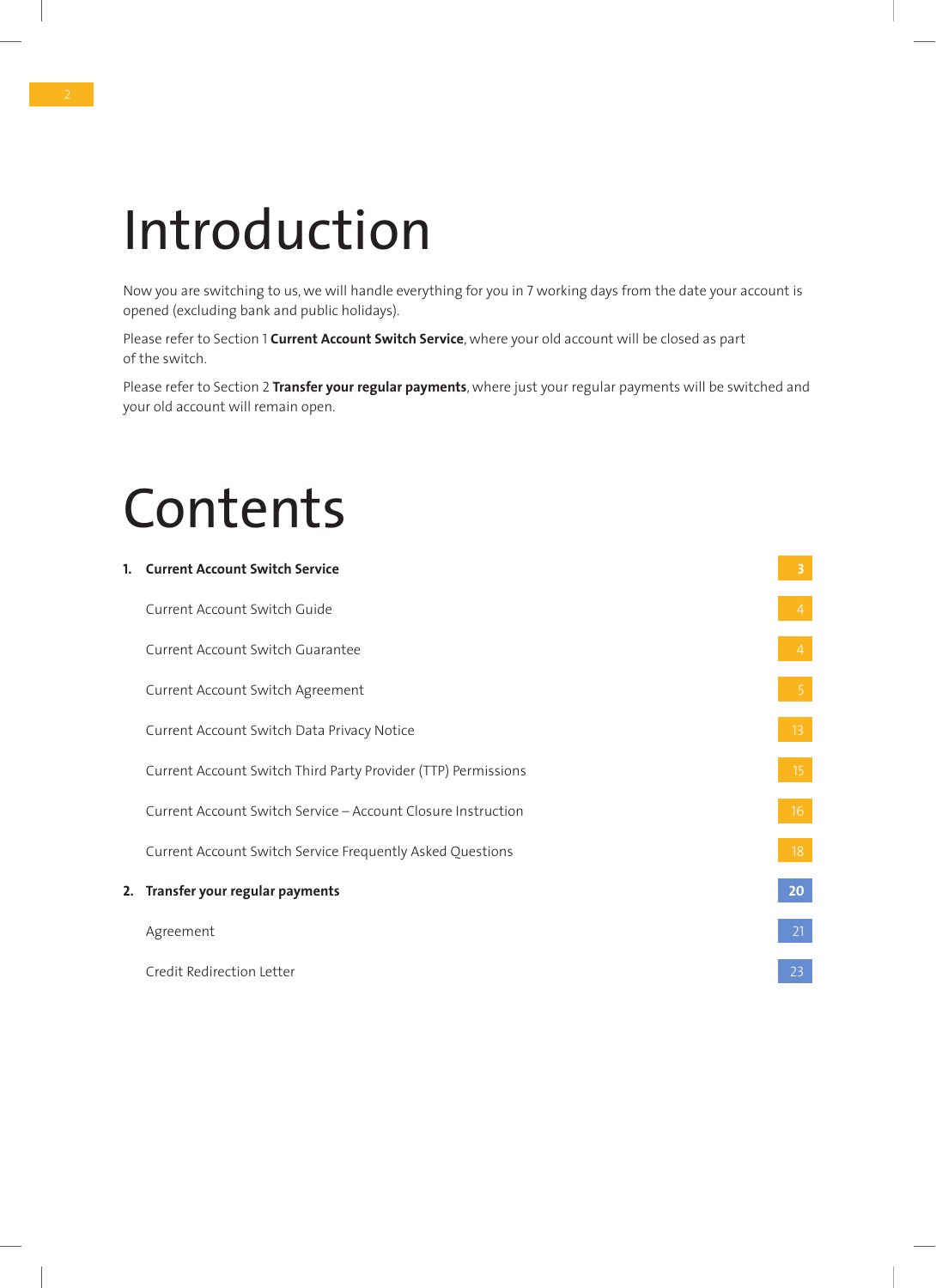## 1. Current Account Switch Service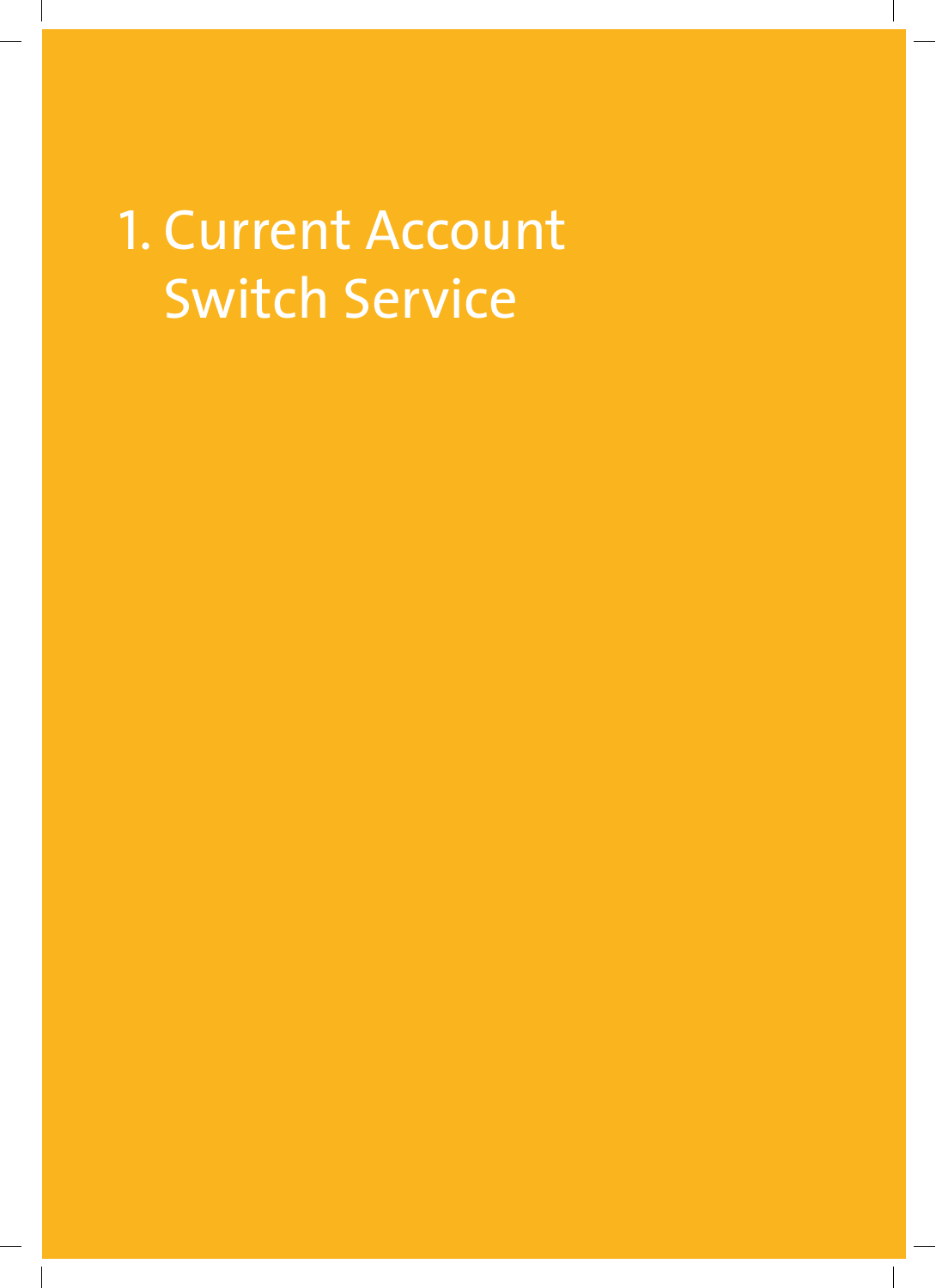## **Current Account Switch Guide**



#### **About the service**

The Current Account Switch Service makes switching current accounts from one UK bank or building society to another simple, reliable and stress free.

The service is available to consumers and small businesses with an annual turnover of less than £6.5million, charities and trusts and allows you to choose a switch date that suits you.

#### **The benefits**

The service provides all of the following benefits:

- $\bullet$  We'll transfer your regular payments (such as standing orders and Direct Debits) to your new account.
- $\bullet$  Any remaining credit balance in your old account will be transferred to your new account and your old account will automatically close.
- If any payments are made to or from your old account after your switch date, they'll be automatically redirected or forwarded to your new account.
- The switch process will be managed entirely by your new bank or building society and will be backed by the Current Account Switch Guarantee.

The Current Account Switch Guarantee ensures your current account will switch on a day of your choice, your payments will be automatically transferred and redirected to your new account, and in the unlikely event anything goes wrong with your switch we will refund any interest and charges (incurred on your old or new current accounts) as a result of this failure as soon as it is brought to our attention.

#### **On your switch date**

All of the following will happen on your switch date:

- Your payments (such as Direct Debits, standing orders and bill payments) will have all been transferred to your new account. We will have informed your Direct Debit originators of your new account details to enable them to begin claiming payments from your new account the day after your switch has completed.
- $\bullet$  Any credit balance from your old account will have been transferred to your new account.
- Your new account will be ready to use.
- $\bullet$  Your old account will be closed.

#### **Current Account Switch Guarantee**

We have designed the Current Account Switch Service to let you switch your current account from one bank or building society to another in a simple, reliable and stressfree way. It will only take seven working days. As your new current-account provider we offer the following guarantee.



- $\bullet$  We will take care of moving all your payments going out (for example, your Direct Debits and standing orders) and those coming in (for example, your salary).
- If you have money in your old account, we will transfer it to your new account on your switch date.
- $\bullet$  We will arrange for payments accidentally made to your old account to be automatically redirected to your new account. We will also contact the sender and give them your new account details.
- If there are any issues in making the switch, we will contact you before your switch date.
- $\bullet$  If anything goes wrong with the switch, as soon as we are told, we will refund any interest (paid or lost) and charges made on either your old or new current accounts as a result of this failure.



**CURRENT ACCOUN** SWITCH<br>GUARANTEE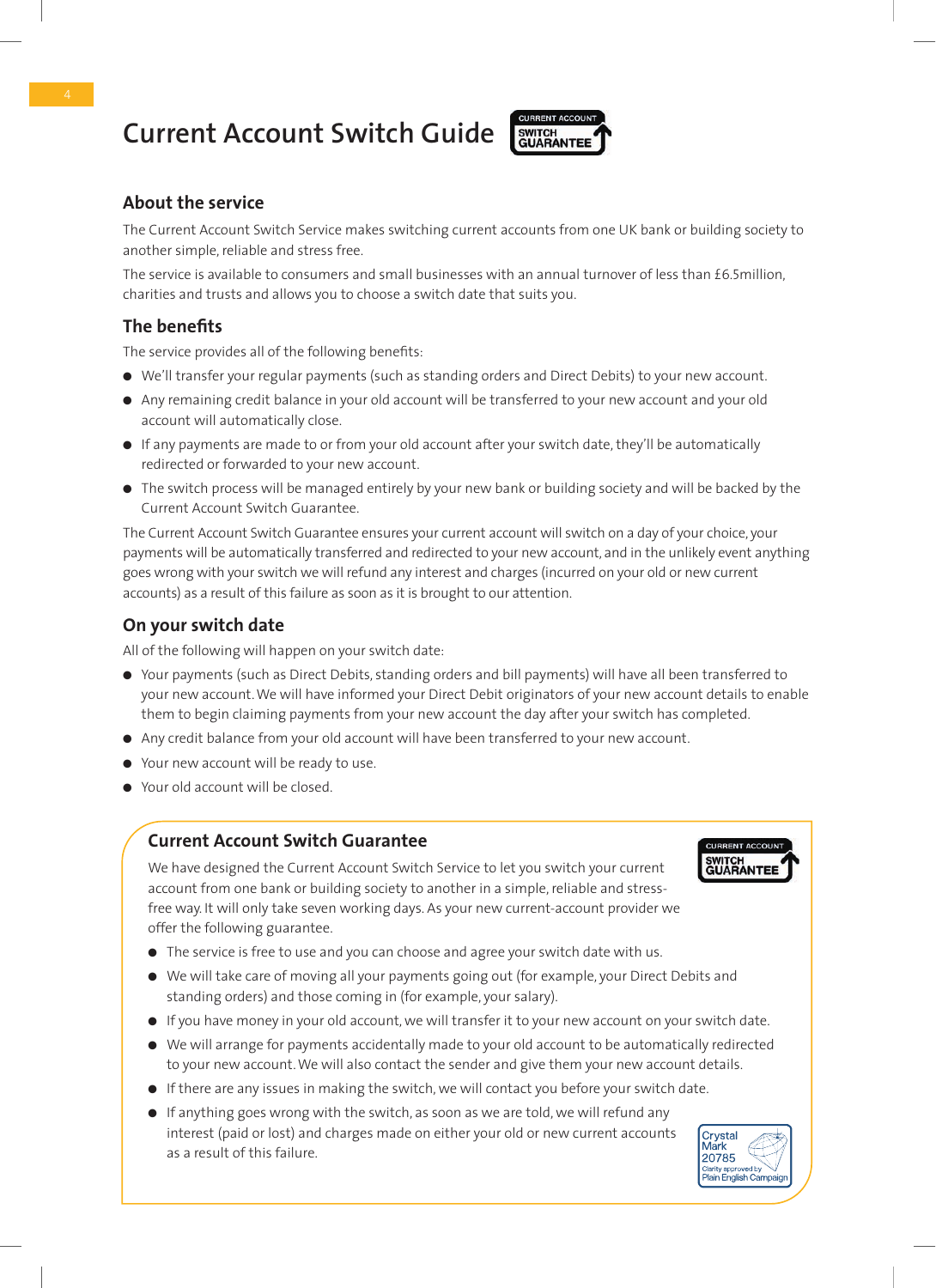

#### **Current Account Switch Agreement**

- (A) This Current Account Switch Agreement ("Agreement") is made between you (the individual(s) or entity who or which demonstrates consent to its terms) and us, Ulster Bank. 250 Bishopsgate, London EC2M 4AA.
- (B) The Agreement is made up of the Consent, the Service Conditions and information about Your Right to Cancel the Agreement. Please read it carefully as you will be legally bound by it. If you do not understand any part of it, please contact us (please refer to section 4 for details of how to do this).
- (C) The Agreement will end three years after your selected Switch Date, e.g. if your Switch Date is 10th October 2016, this Agreement would end on the 9th October 2019; or if your switch date was 8th October 2013 this agreement will end on 7th October 2016. In some circumstances, the Agreement may automatically be extended in accordance with clause 1.14 of the Agreement.
- (D) In this Agreement:
	- Your "New Account" is the account held with us that you are switching to.
	- Your "Old Account" is the account that you are switching from at your Old Bank.
	- $\bullet$  Your "Old Bank" is the bank, building society or other payment account provider displaying the Current Account Switch Service Trustmark that you are switching from.
	- The "Switch Date" is the date that we will arrange for any credit balance to be transferred from your Old Account to your New Account. We will complete the switch of information about your payment beneficiaries and your regular payment mandates from your Old Bank to your New Account on the same day. The Switch Date must be a working day and not a bank holiday that is observed by either your Old Bank or us.
	- For the Current Account Switch Service a 'Current Account' means an account in pounds (GBP) held in the name of one or more persons and used to make or receive payments.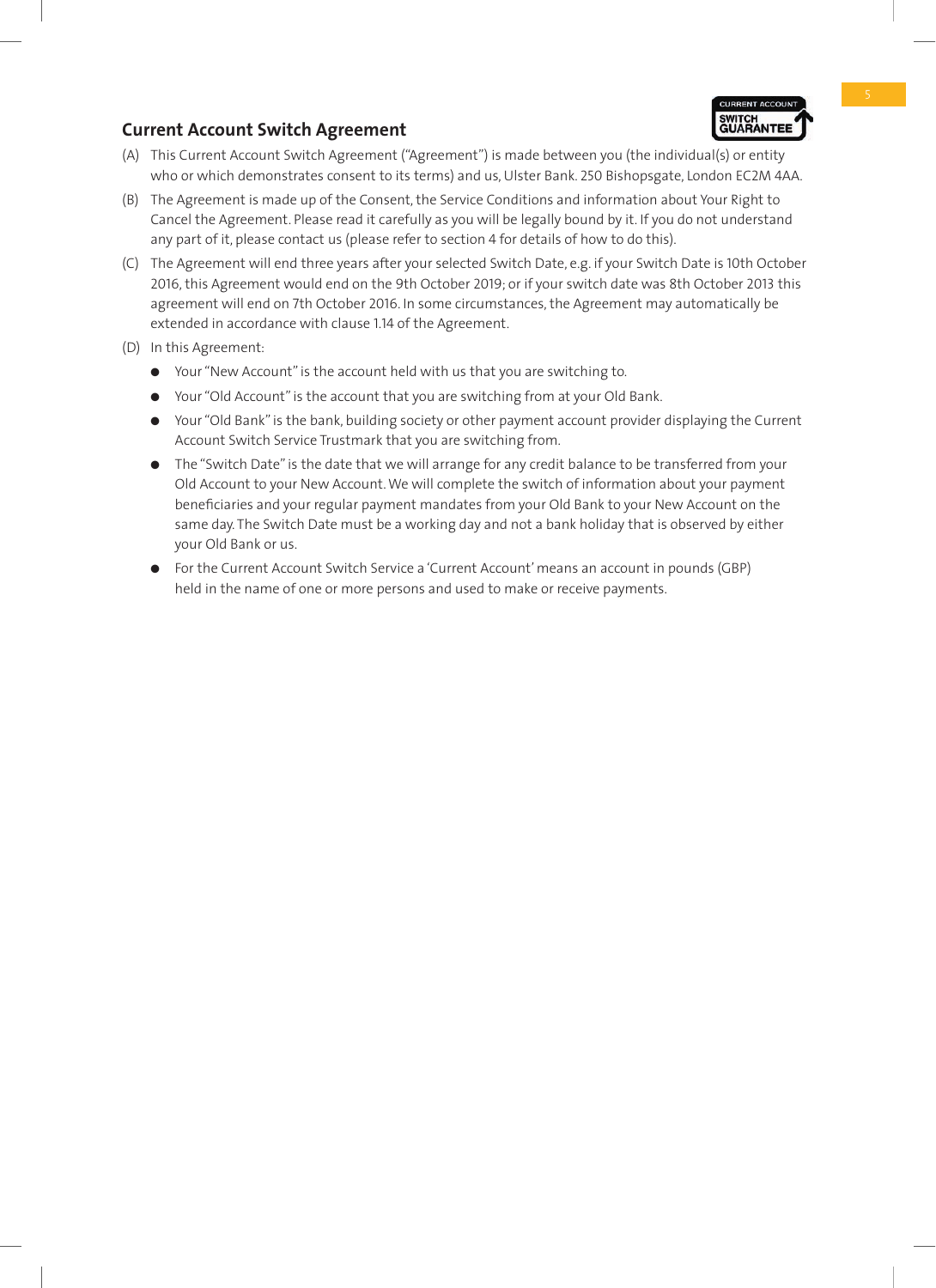#### **Your obligations**

- $\bullet$  You (or each of you, if more than one of you is required to authorise your account switch) agree and confirm that:
- $\bullet$  You will be bound by the terms of this Agreement (made up of this Consent, a data Privacy Notice, the Service Conditions and information about Your Right to Cancel the Agreement) when you sign and return it to us.
- $\bullet$  You have given your consent for us to switch your Old Account, which is a qualifying current account in pounds, to your New Account.
- $\bullet$  You have satisfied yourself that your New Account meets your needs and delivers the services you require even although the protections, features and benefits may not be the same as your Old Account.
- $\bullet$  You will select and agree a Switch Date with us.
- **The switch process begins six working days before the Switch Date.**
- $\bullet$  You have provided us with an Account Closure Instruction for your Old Account which cannot be reversed or cancelled by you any later than the close of business seven working days before the Switch Date.
- $\bullet$  You have given your consent to the redirection of all payments to and from your Old Account to be made to and from your New Account for three years after your Switch Date, or longer in accordance with clause 1.14 of the Agreement.
- $\bullet$  You have familiarised yourself with the Privacy Notice which explains what we and your Old Bank will use your information for and is separate to this Agreement.
- All information that you have given to us for the purposes of the switch is complete and correct.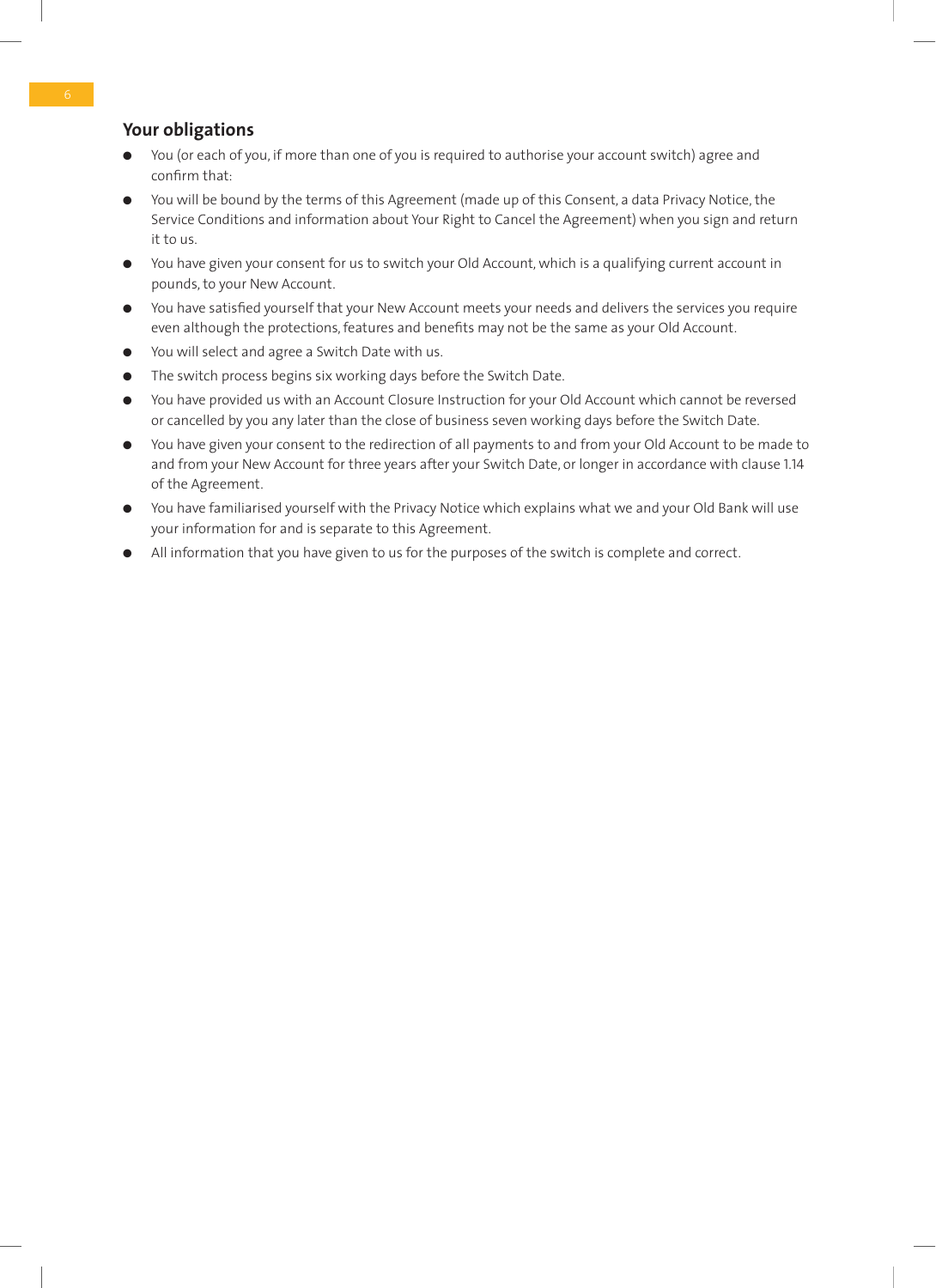#### **Consent**

By signing this Agreement, you agree to be bound by its terms: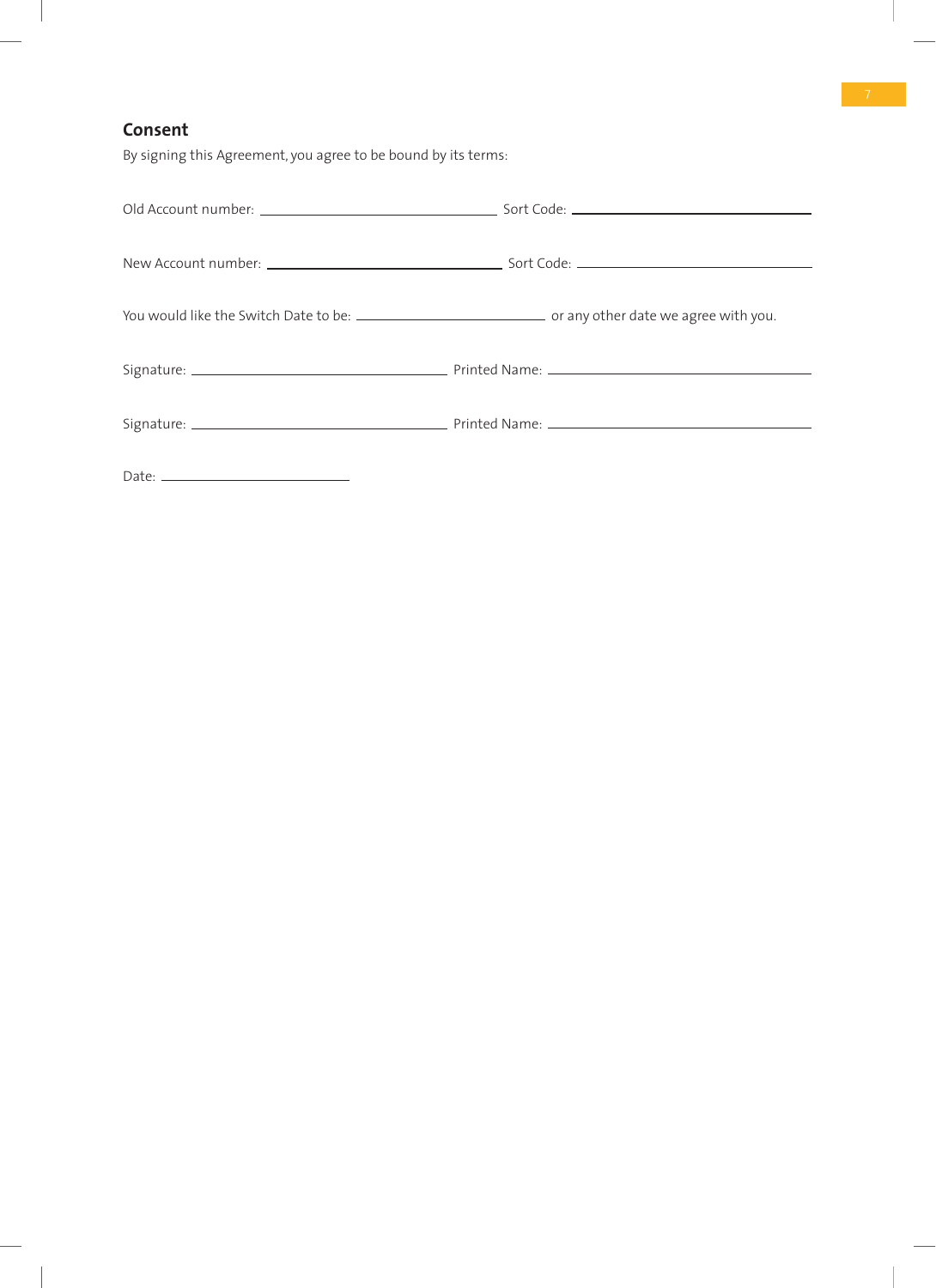#### **Service Conditions**

#### **1. The Current Account Switch Service**

- 1.1 The Current Account Switch Service Guarantee is issued by us after you have consented to this Agreement and Account Closure Instruction. This means that if you have any questions regarding your switch these should be directed to us, unless otherwise advised.
- 1.2 There is no charge for the Current Account Switch Service, although there may be other taxes or costs that are not charged by us or paid via us.
- 1.3 You can change the Switch Date at any time up until the close of business seven working days before the Switch Date that you have previously agreed with us.
- 1.4 The switch process begins six working days before the Switch Date. We will tell you that the switch is underway and when it is completed, and also if there is any reason why your switch request cannot be initiated or completed.
- 1.5 We will ensure that your existing regular payment mandates directly linked to your old account (e.g. standing orders, Direct Debits and bill payment mandates) are set up on your New Account and details of your existing payment beneficiaries are transferred to your New Account. In cases where we cannot match the payment frequency of your existing regular payment mandates, we will contact you to agree alternative arrangements. **Note: If you have arranged to make recurring payments using your Old Account debit card number, your Old Bank won't know your New Account debit card number so won't be able to transfer these to your New Account. This means that there is no guarantee that payment requests sent to your Old Account will be redirected to your New Account. The supplier may contact you to request the details of your New Account debit card. We recommend that you contact the supplier to set up a new recurring payment to ensure any service you receive (e.g. insurance) is not interrupted.**
- 1.6 We will also transfer any future dated payments (e.g. with a due date after your Switch Date) that you set up on your Old Account more than six working days before your Switch Date to your New Account to ensure these are made on the date originally requested.
- 1.7 The regular payment mandates that we will set up on your New Account as part of the switch will be in operation from the day after the Switch Date.
- 1.8 If you have any existing regular payment mandates that are in a foreign currency, or that quote a BIC or IBAN, these won't be switched to your New Account automatically. If we can facilitate foreign currency mandates or ones that quote a BIC or IBAN, you will have to provide us with the relevant details separately so that we can set up them up on your New Account.
- 1.9 If you make any changes to your regular payment mandates on your Old Account or set up any new payment beneficiaries on your Old Account on or after the sixth working day before the Switch Date you must tell us, otherwise these changes will not be implemented on your New Account.
- 1.10 Your Old Bank will forward any funds remaining in your Old Account to your New Account on the Switch Date. There may be a short period when the balance is being transferred when it will not be possible to access the funds being transferred.
- 1.11 Funds will be retained by your Old Bank to cover any transactions made before the Switch Date on your Old Account which are still in the process of being cleared on the Switch Date. On the day that your Old Bank no longer needs to retain funds to cover transactions that are being cleared, it will transfer them to your New Account and they will be credited to your New Account no later than the next working day. Funds will also be retained by your Old Bank to cover debit card transactions that have already been authorised but which have not yet been paid out of your Old Account.
- 1.12 If you have outstanding debt on your Old Account (including any fees or charges) after the Switch Date, your Old Bank will tell you. You are liable for any outstanding debt on your Old Account remaining after the Switch Date.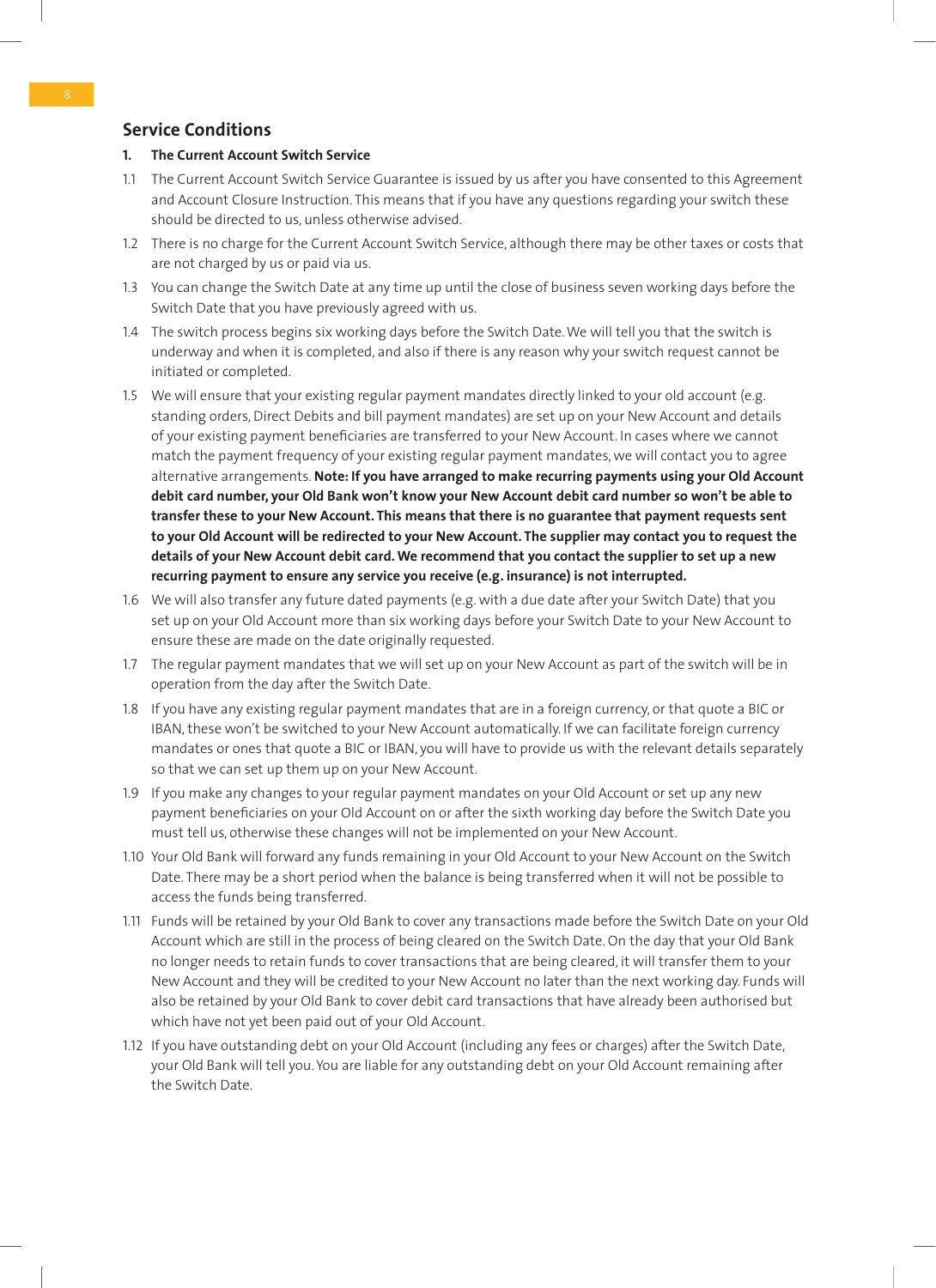- 1.13 For three years after the Switch Date if your Old Bank receives payments or requests for payments which relate to your Old Account, subject to compliance with applicable laws, it will redirect these to your New Account. However, if there is an outstanding debt on your Old Account, your Old Bank is entitled to use any funds or payments it receives (including by cheque) in full or part settlement of the debt on your Old Account. The originators of any redirected payments or payment requests will be advised of your New Account details.
- 1.14 In the unlikely event that payments continue to be redirected to your New Account during the 13 months leading up to the end of the three year redirection period we will automatically extend the redirection service and the term of this Agreement until such time as there is a 13 month period when no Direct Debits, Bacs Direct Credits or Faster Payment transactions have been automatically redirected by the central redirection service. Consequently payments made with intervals of more than 13 months will be disregarded.
- 1.15 For three years after the Switch Date, or longer in accordance with clause 1.14 of the Agreement, payments received in pounds from within the UK by your Old Bank will be redirected and credited to your New Account on the same working day that they were received by your Old Bank.
- 1.16 For three years after the Switch Date, or longer in accordance with clause 1.14 of the Agreement, payments received by your Old Bank in any currency other than pounds will be redirected in the same currency as your Old Bank receives them on the day that the funds are made available to your Old Bank. In certain circumstances it may be necessary for your Old Bank to redirect the payment to us in pounds. If this happens the Old Bank will provide us with full details of the exchange rate used and we will tell you.
- 1.17 Both we and your Old Bank have cut-off times (which may vary depending on the currency of the payment received) after which any payments received are treated as being received on the following working day. For details of your Old Bank's cut-off times you should contact your Old Bank and for details of our cut-off times you should contact us (please refer to section 4 for details of how to do this).
- 1.18 You can stop any payment(s) being redirected by your Old Bank to your New Account by contacting us (please refer to section 4 for details of how to do this). You need to do this by close of business on the working day before you expect the payment to be received by your Old Bank. **However, please be aware that if you stop your Old Bank redirecting a payment to us, this will mean that your Old Bank will stop redirecting any and all future payments and requests for payments to us from that date. Instead, any payments made to, or requests for payments from, your Old Account will be returned to the payment originator with the reason "account closed".**
- 1.19 If you have used your Old Account debit card before the Switch Date to make payments which have not been authorised and paid by your Old Bank out of your Old Account before the Switch Date, we will pay them out of your New Account (subject to the availability of funds).
- 1.20 If any cheques drawn by you on your Old Account have not been presented to your Old Bank for payment before the Switch Date, we will pay them out of your New Account (subject to the availability of funds). This is dependent on whether or not we are a cheque issuing bank and we have advised you in advance that we will not pay cheques drawn on another bank.
- 1.21 If you have asked your Old Bank to cancel a cheque drawn on your Old Account and you change your mind, we may not be able to cancel that instruction. If you wish to cancel a cheque drawn on your Old Account after the Switch Date you must contact us (please refer to section 4 for details of how to do this) to make this request.
- 1.22 You must not use your Old Account chequebook and debit card details after the Switch Date and you should destroy your Old Account chequebook and debit card promptly after the Switch Date.
- 1.23 The Current Account Switch Service does not include payment arrangements that are held by third party providers. If you think you may have any payment arrangements like this please contact us for advice.
- 1.24 In the event that your Old Bank withdraws from the service and your old sort code is no longer able to receive payments because it is withdrawn from the UK payment systems the redirection service will no longer be available with effect from the date your old sort code is removed from the UK payment system.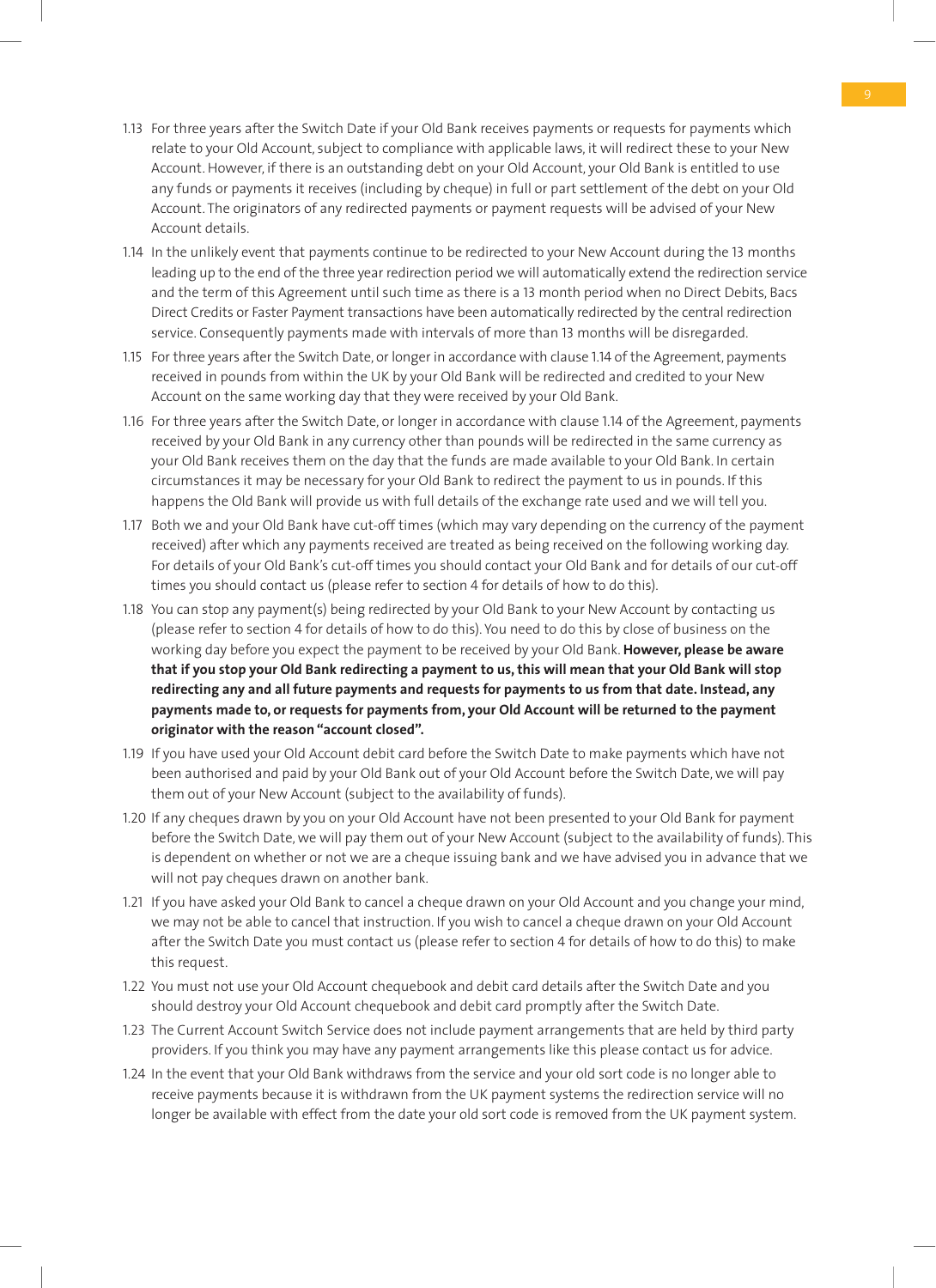#### **2. Errors and Complaints**

- 2.1 You will see details of any funds transferred and any forwarded or redirected payments in the next statement that you receive for your New Account. You should check your statement carefully and let us know as soon as possible if you think there has been an error or if funds haven't been transferred or a payment hasn't been forwarded or redirected as expected.
- 2.2 If something goes wrong with the Current Account Switch Service (for example if a payment is not redirected, is redirected incorrectly, or is lost), we will correct the error, you will receive a refund of any interest and/or charges incurred, paid or lost on your Old Account or your New Account as a result of the failure and we will notify you of any action we have taken and the outcome.
- 2.3 If you have a complaint about the Current Account Switch Service it should be raised with us in the first instance (please refer section 4 for details of how to do this) and we will deal with it as quickly as possible under our internal complaints procedure, copies of which are available on request. We will tell you if we pass your enquiry on to your Old Bank and advise you how we intend to deal with your complaint from that point.
- 2.4 If we do not resolve your complaint to your satisfaction, you may be able to refer it to the Financial Ombudsman Service, which is the independent service for settling disputes between consumers and businesses providing financial services. Their contact details are:

Address: Exchange Tower, London, E14 9SR

Telephone: +44 (0)800 023 4567

E-mail: complaint.info@financial-ombudsman.org.uk

#### **3. This Agreement**

- 3.1 We will give you at least two months' notice of changes to the redirection services provided under this Agreement. If you are not happy with the changes, you should tell us and you will be able to end the Agreement immediately and without charge before the changes take effect. If we do not hear from you, we will treat you as having accepted the changes. We may make changes:
	- $\bullet$  to respond proportionately to changes in general law or decisions of the Financial Ombudsman Service;
	- $\bullet$  to meet regulatory requirements;
	- $\bullet$  to reflect new industry guidance and codes of practice which improve consumer protection;
	- $\bullet$  to reflect the introduction of or changes to technologies or other innovations or changes to payment systems or schemes; and
	- $\bullet$  to help us introduce new or improved systems, methods of operation and new features or services that may benefit you.
- 3.2 If you ask us, we'll provide you with a further copy of this Agreement.
- 3.3 You can end this Agreement at any time by contacting us. If you end this Agreement all payment redirection activities will stop (see paragraph 1.18 above for what will happen if payment redirection activities stop).
- 3.4 We will stop the switch and/or suspend redirection activities if we have reasonable grounds to suspect fraud perpetrated by a third party or we consider it appropriate for your protection or to comply with our statutory duties. Unless we are unable to contact you or there is a legal reason or other circumstances beyond our control preventing us from doing so, we will tell you before taking this action and provide our reasons for doing so. If we are unable to contact you beforehand, where possible we will do so as soon as we can afterwards. You are responsible for all losses incurred by you if you have acted fraudulently.
- 3.5 We may, at any time, transfer to any person or business any or all of our rights and duties under this Agreement. We will only do this if you are no less favourably treated after the transfer than beforehand.
- 3.6 If your address is in Scotland or Northern Ireland, the laws of Scotland or Northern Ireland apply to this Agreement and the courts of Scotland or Northern Ireland may settle any related dispute. If you live elsewhere, the laws of England apply to this Agreement and the courts of England and Wales have nonexclusive jurisdiction to settle any related dispute.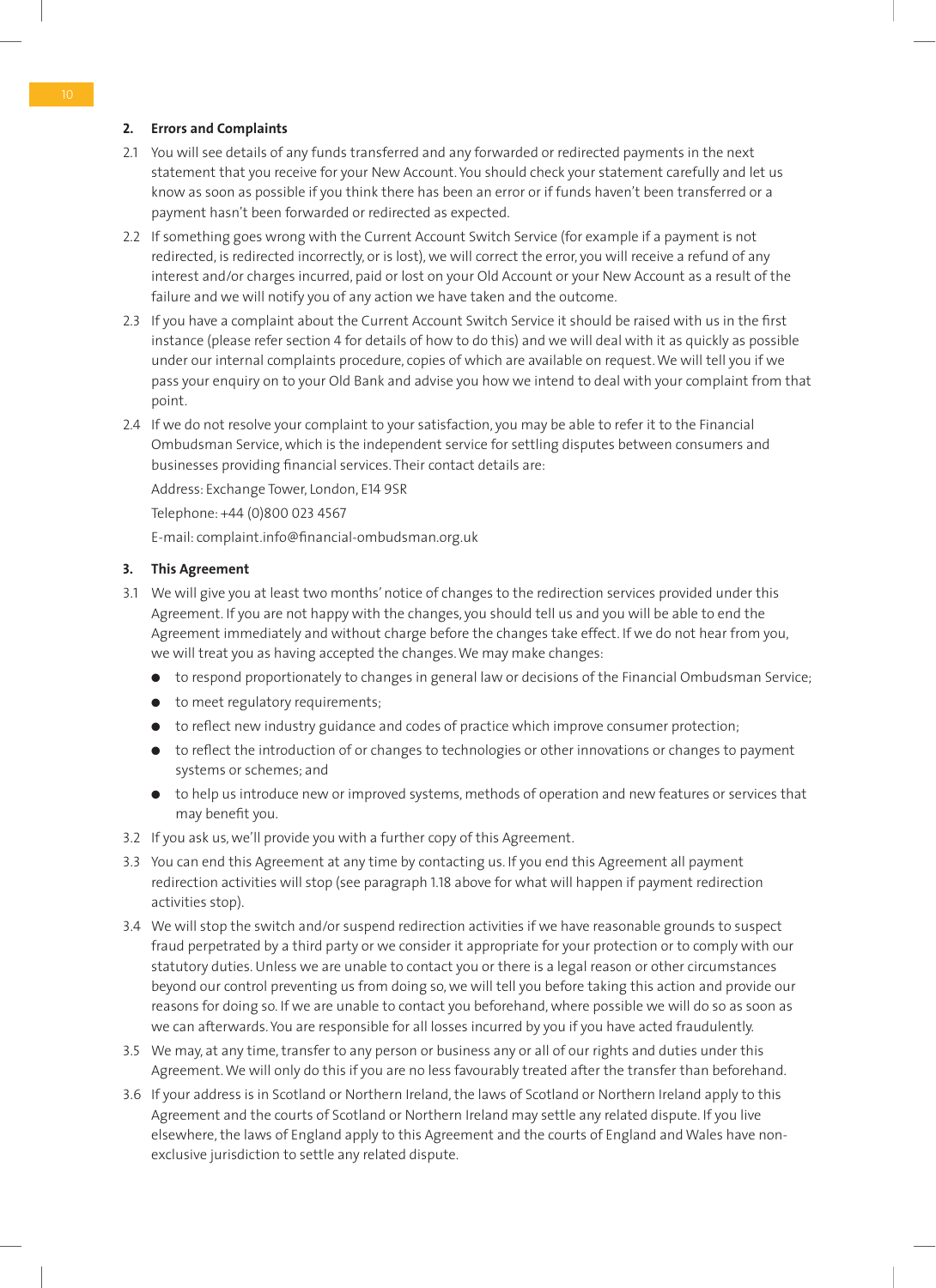#### **4. Contacting Us**

- 4.1 You can contact us by:
	- $\bullet$  visiting your local branch
	- $\bullet$  writing to us at Ulster Bank, 11-16 Donegall Street East, Belfast BT1 5UB
	- $\bullet$  telephoning us on 0800 046 6486
	- Relay UK 18001 0800 015 4422
- 4.2 We will only communicate with you in English and we will use the contact details you have given us to contact you by phone, post, by e-mail or by text.
- 4.3 Our head office details are: Ulster Bank, 11-16 Donegall Street east, Belfast BT1 5UB.
- 4.4 We are authorised by the Prudential Regulation Authority and regulated by the Financial Conduct Authority and the Prudential Regulation Authority (Financial Services Register number 121878).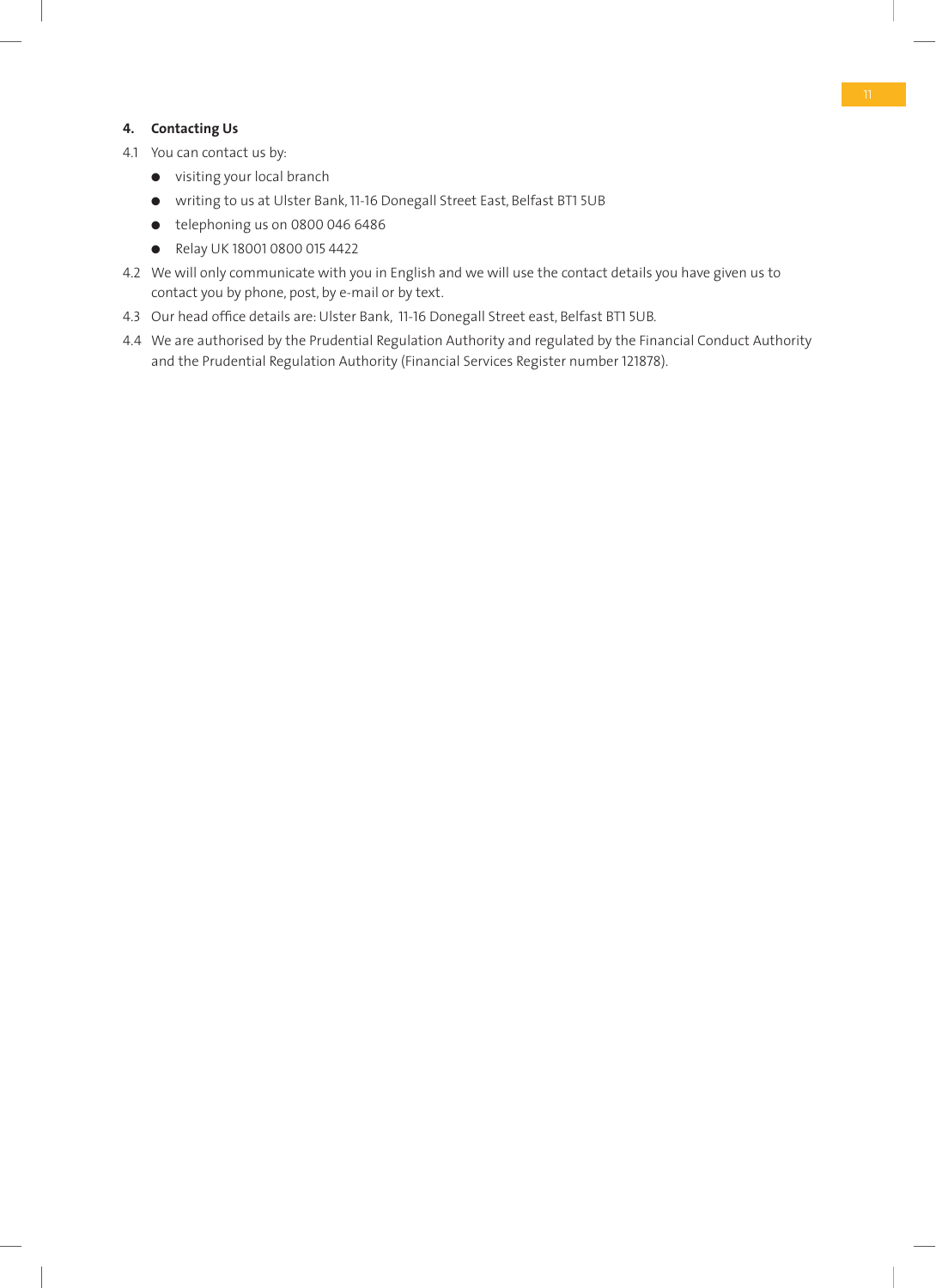#### **Your Right to Cancel This Agreement**

You have a 14 calendar day period in which you can contact us to cancel this Agreement. The 14 day period begins the day after you authorise us to switch your account, unless you have agreed to the switch before receiving this Agreement for signature (e.g. online or over the phone), in which case the 14 day period begins the day after you receive this Agreement. If you cancel this Agreement, any account switch processes already completed cannot be reversed or unwound.

The following points describe what will happen if you exercise this right to cancel the Agreement at key times during the switch.

#### **1. At least seven working days before the Switch Date:**

- $\bullet$  You can continue to use your Old Bank account because it will not be closed.
- Details of the payment beneficiaries and regular payment mandates on your Old Account will not be transferred to your New Account.
- $\bullet$  No balance transfer will take place.
- $\bullet$  No payment redirection activities will be undertaken.

#### **2. During the six working days before the Switch Date:**

- $\bullet$  Your Old Account will be closed from the Switch Date because your Account Closure Instruction cannot be cancelled.
- Details of the payment beneficiaries and regular payment mandates on your Old Account will still be transferred to your New Account and you will need to contact us (please refer to section 4 for details about how to do this) if you wish to cancel any of them. Please note that if you decide to cancel any payment arrangements with us it does not mean they will remain available to you at your Old Bank.
- $\bullet$  The transfer of your Old Account balance to your New Account will be stopped provided we have enough time to notify your Old Bank that you have cancelled the Agreement before your Old Bank closes for business on the working day before the Switch. Your Old Bank will contact you to find out where you would like your money (e.g. the credit balance in your Old Account) to be sent.
- **I** No payment redirection activities will be undertaken after the Switch Date.
- **3. On the Switch Date, or later (and within the 14 day cancellation period):**
	- $\bullet$  Your Old Account will be closed from the Switch Date because your Account Closure Instruction cannot be cancelled.
	- Details of the payment beneficiaries and regular payment mandates on your Old Account will still be transferred to your New Account and you will need to contact us (please refer to section 4 for details about how to do this) if you wish to cancel any of them.
	- The balance transfer from your Old Account to your New Account will have been completed.
	- $\bullet$  No payment redirection activities will be undertaken after the day that you cancel this Agreement.

If you change your mind after the switch has started, you might want to consider waiting until after the Switch Date. You can then request another bank, building society or payment account provider to switch your account from us. Please note that you may not be able to switch back to your Old Bank or to the type of current account you held with your Old Bank.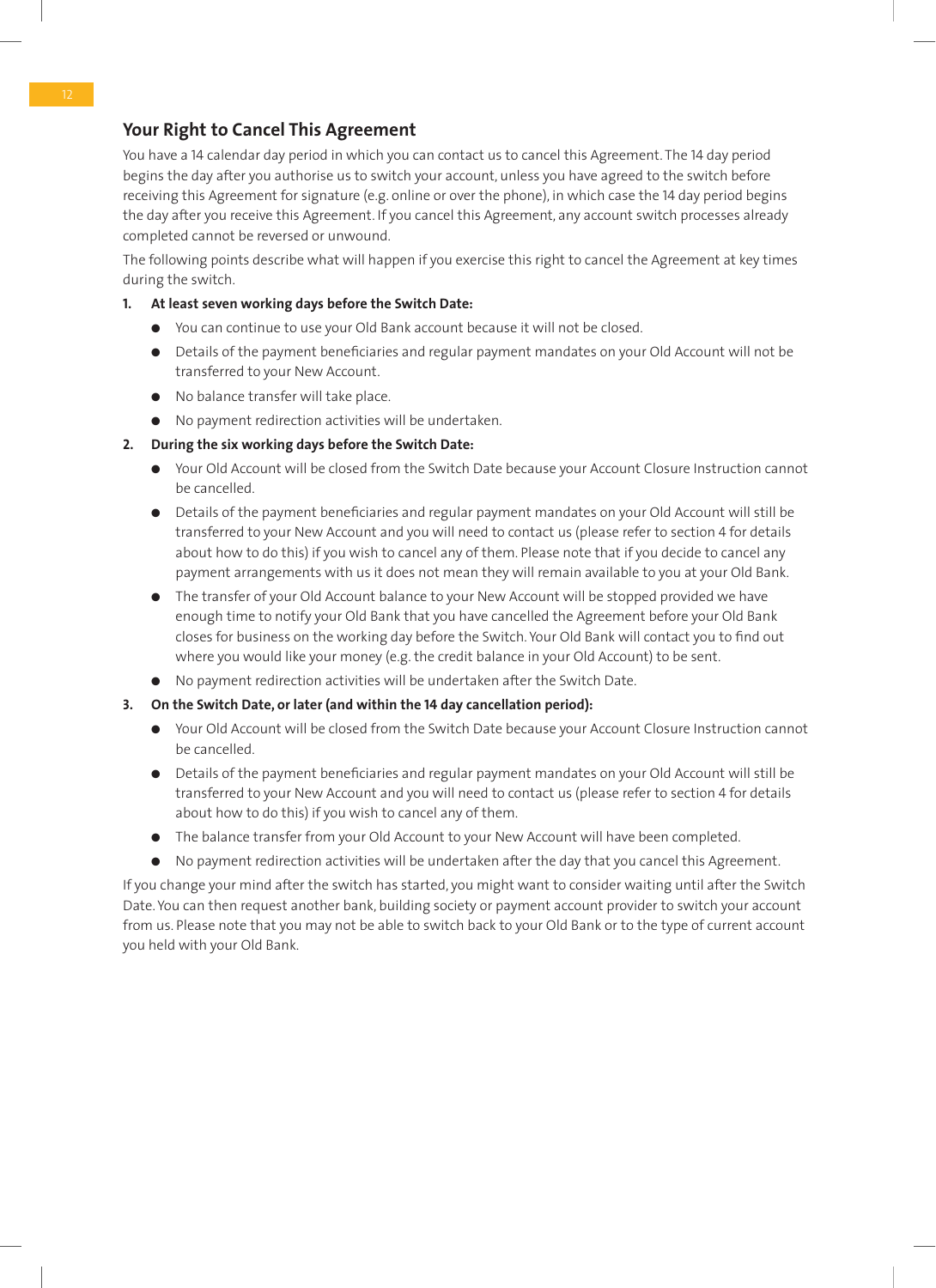## **Current Account Switch Data Privacy Notice**

#### **Your Information; How We Use It.**

In order to fulfil your Current Account Switch in accordance with the terms of the Current Account Switch Agreement, we collect, process, share and keep your information. This privacy notice sets out everything you need to know about what happens to your information when you choose to use the Current Account Switch Service.

#### **1 Starting The Switch**

#### 1.1 Information we process

When you set up your new current account with us, we collect and process your name, address, contact details, and give you a new account number and sort code. If your new account is a joint account, we also collect and process the joint account holder's name, address and contact details. Together, this is your New Bank Information.

#### **2 During The Switch**

#### 2.1 Use of your information

When we receive your signed Current Account Switch Agreement, we send your New Bank Information to your Old Bank to make sure that the correct account with your Old Bank will be closed and all regular payment arrangements are switched to your new current account with us. We will also send your Current Account Switch Agreement and Account Closure Instruction to your Old Bank if they request it.

When your Old Bank receives your New Bank Information from us, they send us your old bank account information so we can set up your regular payment arrangements on your new current account. Regular payment arrangements means standing orders, Direct Debits and future dated payments, unpresented cheques pre-dating the switch, as well as details of the payment arrangements that you set up using your Old Bank on-line banking system (including mobile banking Apps) more than six working days before your switch date.

We collect, process, share and retain your information because you have signed the Current Account Switch Agreement and requested a switch. If for any reason you object to us processing your information we cannot fulfil your switch request.

We also use your information to deal with any queries you may have during or after the switch process and any queries relating to your regular payment arrangements. This is to ensure that you are happy with the switch service and your regular payment arrangements continue to operate successfully.

#### 2.2 Sharing your Information

In addition to sharing your New Bank Information with your Old Bank, we also share your New Bank Information with payment system operators and the provider of the payment system software. We do this so that any regular payments initiated using automated, online and telephone banking means or single payments made by cheque whether made by you, or received by you, will continue to be made from or received into your new current account. It also helps us resolve any queries you may have. This ensures that your switch makes no difference to the people and organisations you are paying or receiving payments from.

We will also share your New Bank Information with organisations that you have payment arrangements with in circumstances where we are dealing with regular payment arrangement complaints.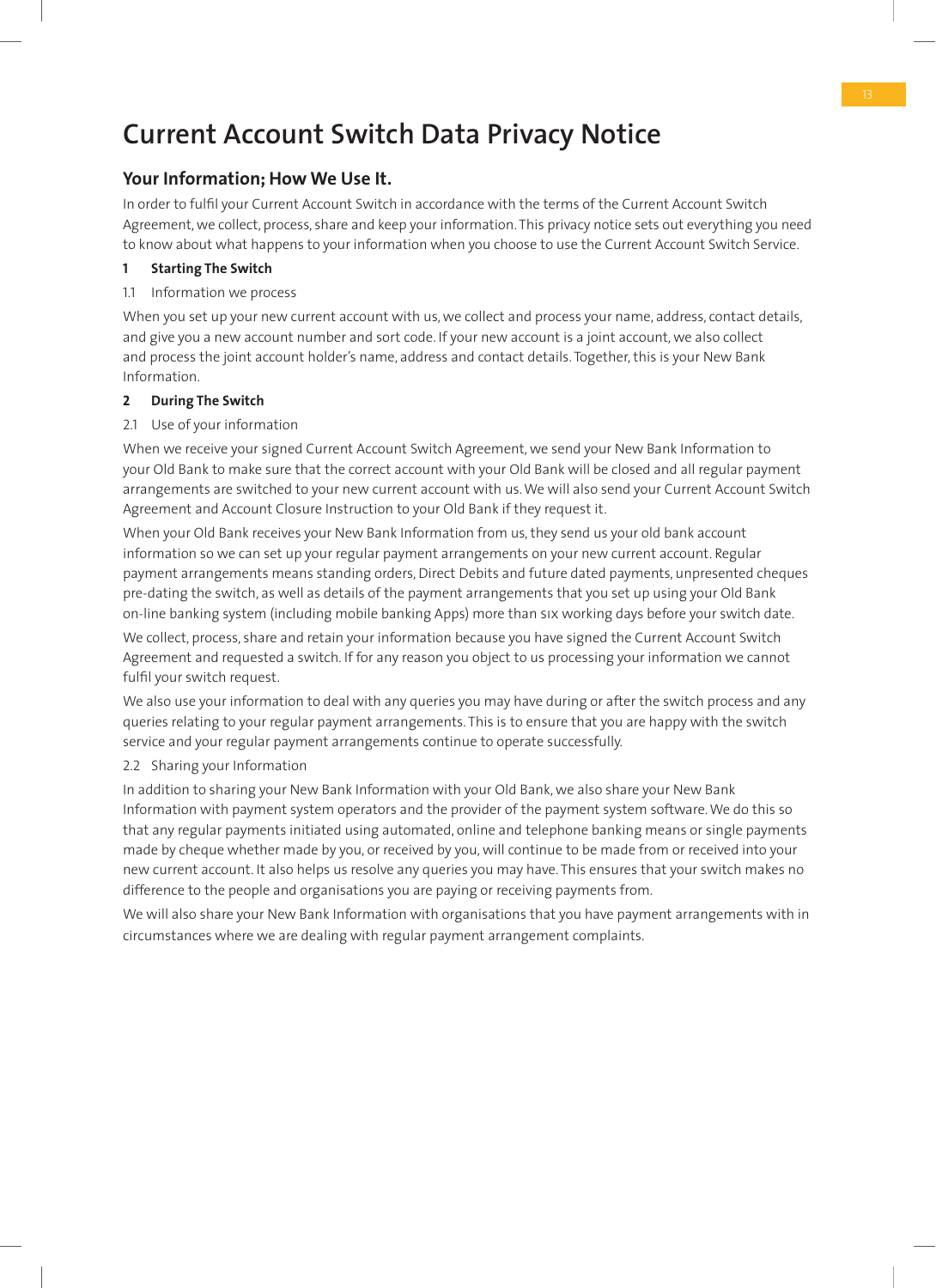#### **3 After Your Switch**

#### 3.1 Keeping your information

Your New Bank Information is used by us for a number of purposes. The Current Account Switch Service is only one of those purposes. Your information that relates solely to the Current Account Switch Service will be kept by us so that we can complete the switch and address any future queries or disputes relating to your switch. These include queries or disputes relating to any of your payment arrangements.

We understand our legal obligations relating to your information which include minimum retention periods for accounting and legal documents. Where it is possible to minimise or reduce the amount of your information that is stored, we make sure this takes place.

#### **4. At Any Time**

- 4.1 Contacting Us
	- I. You can contact us by:
		- $\bullet$  visiting your local branch.
		- $\bullet$  writing to us at Ulster Bank, 11-16 Donegall Square East, Belfast BT1 5UB.
		- calling us by telephone on 0800 015 8608. Calls may be recorded.
	- II. We will only communicate with you in English and we will use the contact details you have given us to contact you by phone, post, by e-mail or by text.
	- III. Our head office details are: Ulster Bank, 11-16 Donegall Square East, Belfast, BT1 5UB.
	- IV. Ulster Bank, a business name of National Westminster Bank Plc ("NatWest"), registered in England and Wales (Registered Number 929027). Registered office: 250 Bishopsgate, London EC2M 4AA. Authorised by the Prudential Regulation Authority and regulated by the Financial Conduct Authority and the Prudential Regulation Authority, and entered on the Financial Services Register (Registration Number 121878).
	- V. If you wish us to raise a complaint about how we have handled your personal information you can contact our Data Protection Officer who will investigate the matter.
- 4.2 Your Information Rights

You have a number of rights in relation to your information. You can:

- I. Access and obtain a copy of your information.
- II. Require us to change incorrect or incomplete information.
- III. Require us to delete or stop using your information but only where the information is no longer necessary for the purposes of the switch; and
- IV. Object to us using your information but only where we no longer need to process it.

Please use the contact us details above if you wish to exercise any of your rights. Where possible we will let those organisations we share your information with know if we make any changes to your information, delete it or stop processing it.

If you believe that we have not complied with our data processing obligations, you can complain to the Information Commissioner, the data protection regulator in the UK. Website www.ico.org.uk and telephone number 0303 123 1113.

#### 4.3 Multiple accounts only

Your Old Bank sends us details of your regular payment arrangements. These can include details of regular payment arrangements relating to all accounts you have with your Old Bank, not just the account you have chosen to switch. We recommend you check with your Old Bank to understand if this applies your Old Bank account before you decide to use the switch service.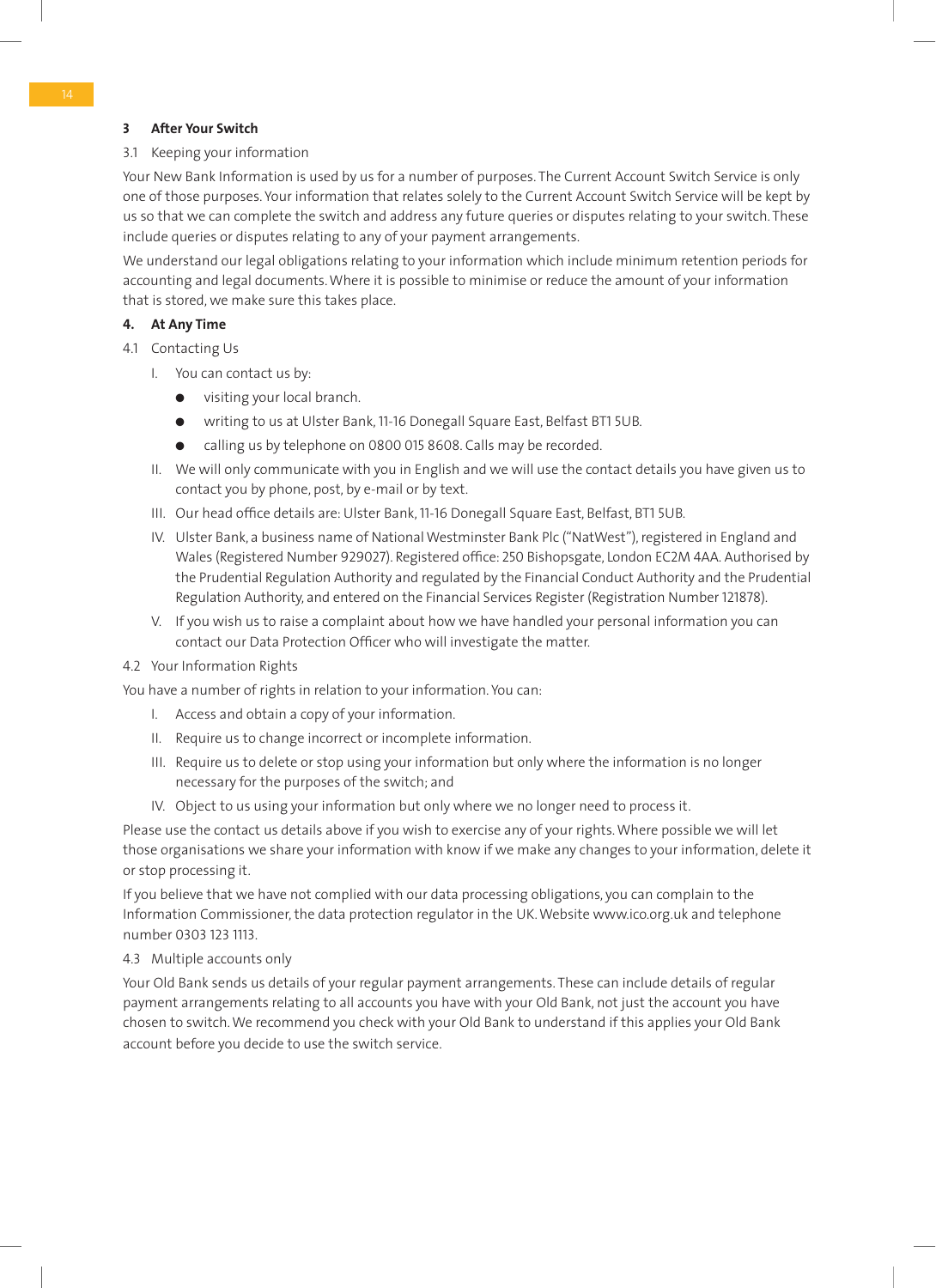#### **Third Party Provider (TPP) Permissions**

If you have given permissions to Third Party Providers to make payments on your behalf, or to access your financial data, access to these services won't be transferred automatically to your new account as part of the Current Account Switch Service.

- **1.** Before you close your old account, check whether you have any Third Party Provider permissions set up and if so, who with.
- **2.** Once your new account is open you can give your permission to the Third Party Provider to access your new account by providing them with your new account details. You will need to contact the Third Party Provider directly yourself to set this up.
- **3.** If you are unsure as to whether your New Bank will support the Third Party Provider permissions on your account, you will need to discuss this ahead of your switch with your New Provider who will be able to advise you of this. Please check your new provider's terms and conditions for more information about Third Party Providers.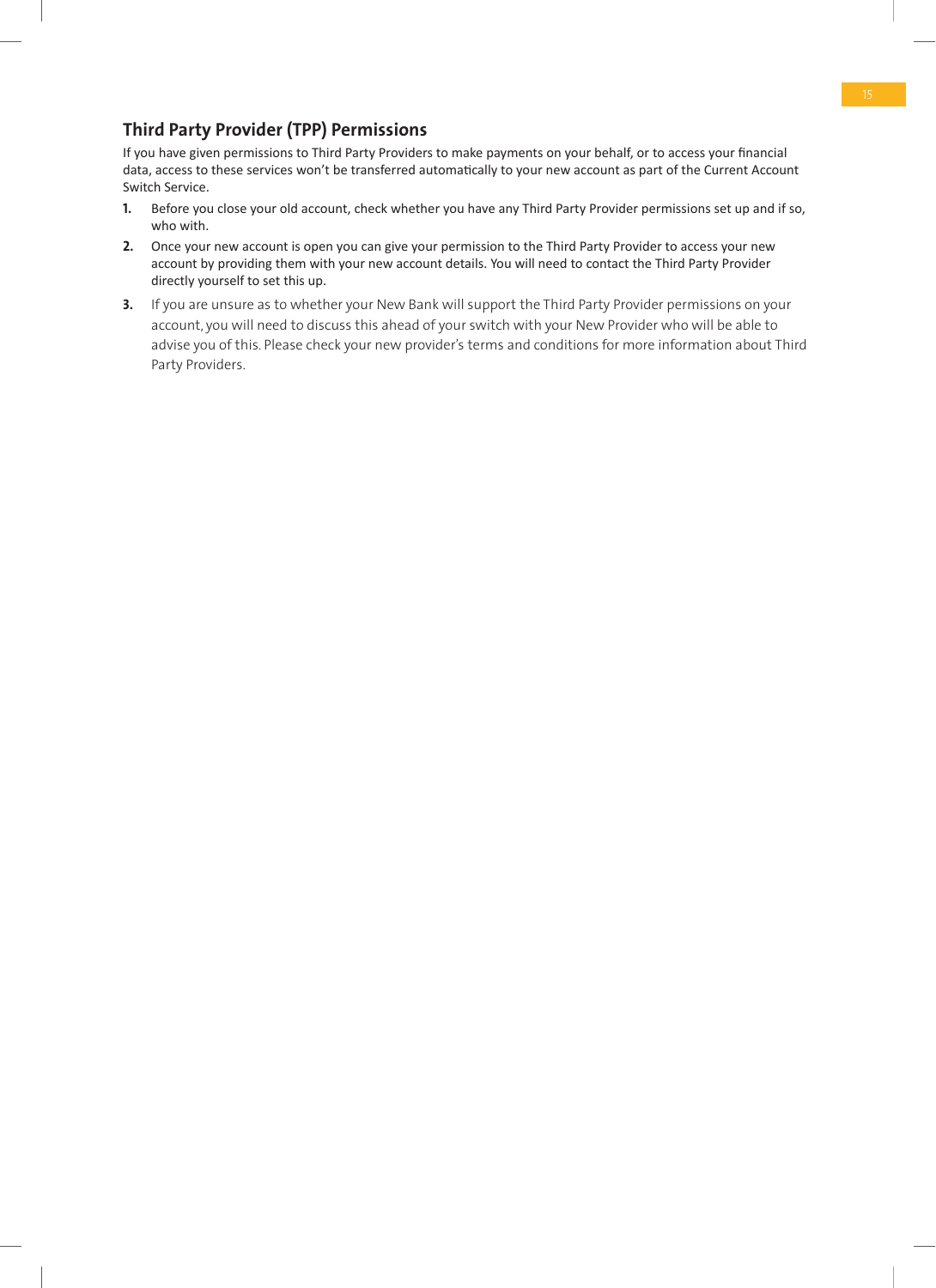#### **Current Account Switch Service – Account Closure Instruction**

SWITCH<br>GUARANTEE

*In this Agreement:* 

- *Your "New Account" is the account held with us that you are switching to.*
- **•** Your "Old Account" is the account that you are switching from at your Old Bank.
- $\bullet$  *Your "Old Bank" is the bank, building society or other payment account provider displaying the Current Account Switch Service Trustmark that you are switching from.*
- The "Switch Date" is the date that we will arrange for any credit balance to be transferred from your Old *Account to your New Account. We will complete the switch of information about your payment beneficiaries and your regular payment mandates from your Old Bank to your New Account on the same day. The Switch Date must be a working day and not a bank holiday that is observed by either your Old Bank or us.*
- For the Current Account Switch Service a 'Current Account' means an account in pounds (GBP) held in the *name of one or more persons and used to make or receive payments.*

#### **Please instruct my Old Bank that I wish to close my Old Account because I am switching my current account to my New Account with you.**

By consenting I/we (if more than one of us is required to authorise this account closure instruction) understand as follows.

- 1. My Switch Date is the date my switch completes and I will agree my Switch Date with my New Bank.
- 2. I confirm that I have satisfied myself that my New Account meets my needs and delivers the services I require even although the protections, features and benefits may not be the same as my Old Account.
- 3. Unless I have outstanding debt on my Old Account, closure of my Old Account will be effective from my Switch Date. **I understand that, whether or not I have an outstanding debt on my Old Account, my Old Account will not be available for use from my Switch Date, even if I:** 
	- **e** decide to close my New Account; or,
	- $\bullet$  change my mind about the switch.
- 4. By closing my Old Account I am withdrawing my authority for any regular payment mandates on my Old Account (as I am transferring this authority to my New Account).
- 5. If I make any changes to the regular payment mandates on my Old Account or set up any new payment beneficiaries on my Old Account on or after the 6th working day before my Switch Date I must tell my New Bank, otherwise those changes or new regular payments will not be implemented on my New Account.
- 6. As at my Switch Date, any benefits or services associated with, or dependent upon, my Old Account (e.g. travel insurance or preferential rates) will terminate.
- 7. My Old Bank will retain enough funds to cover:
	- transactions made on my Old Account before my Switch Date which are still in the process of being cleared on my Switch Date, until those transactions have cleared; and any
	- $\bullet$  debit card transactions (where applicable) that have already been authorised but which have not yet been paid out of my Old Account.
- 8. I must not write any cheques on my Old Account or use the debit card for my Old Account after my Switch Date, and I will promptly destroy my old cheque book(s) and debit card(s) for my Old Account after my Switch Date.
- 9. Any cheque that I pay into my Old Account before my Switch Date will be cleared through my Old Account and the cheque value will be transferred to my New Account when it has cleared.
- 10. After my Switch Date:
	- I should contact my New Bank if I want to cancel a cheque drawn on my Old Account; and
	- $\bullet$  I may not be able to remove any existing cancellation instruction on a cheque drawn on my Old Account.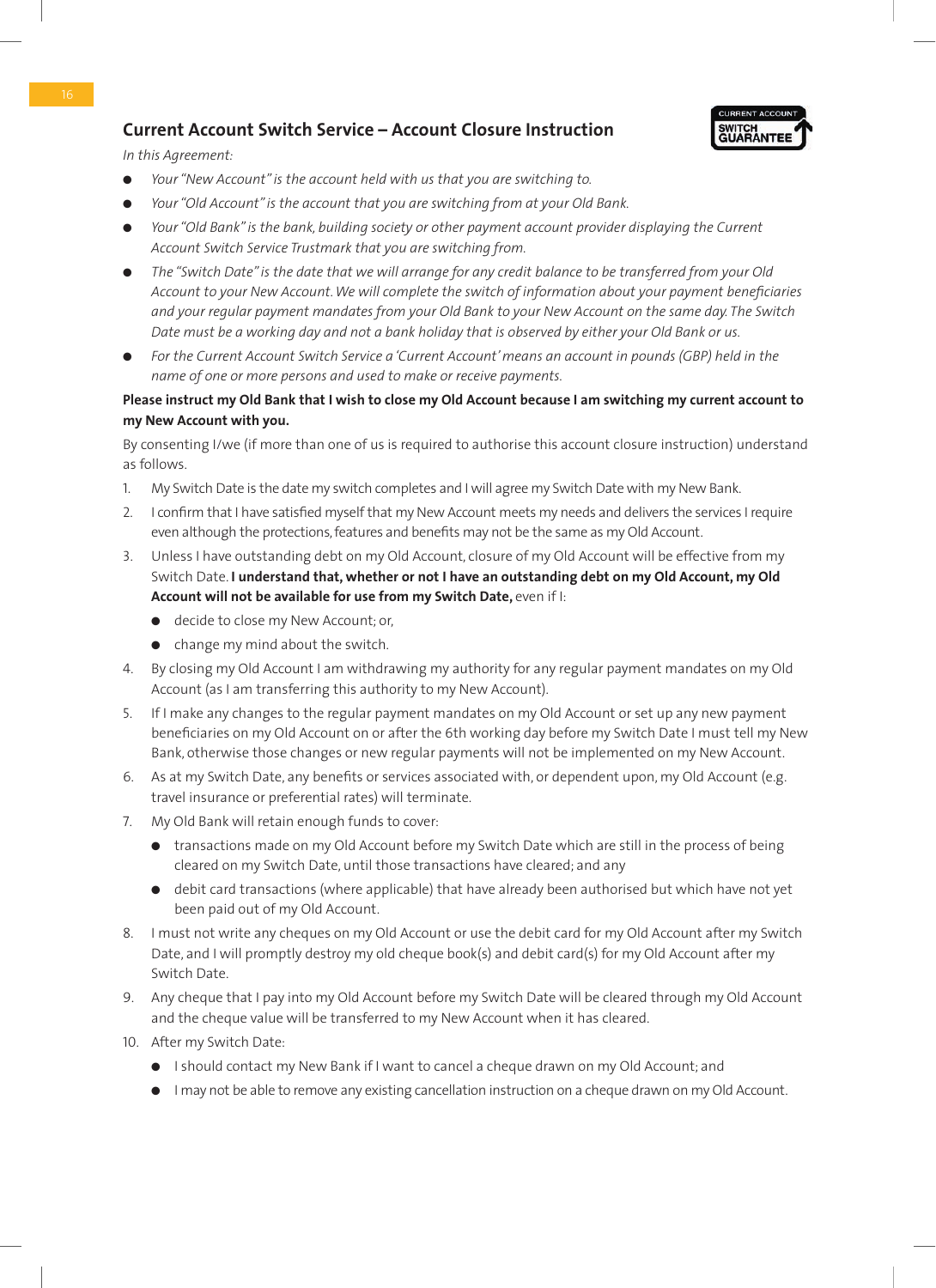- 11. If I have outstanding debt on my Old Account (including any fees or charges) after my Switch Date, my Old Bank will tell me. In such circumstances:
	- $\bullet$  my Old Bank will block my Old Account and I will not be able to carry out any further transactions on it, with the exception of repaying the outstanding debt; and
	- $\bullet$  the terms and conditions of my Old Account will continue to apply until I have repaid the outstanding debt in full, at which time my Old Account will be closed.
- 12. If there is an outstanding debt on my Old Account after my Switch Date, my Old Bank will be entitled to use any funds or payments it receives (including by cheque) in full, or part, settlement of the debt on my Old Account.
- 13. For a period of 3 years after my Switch Date, or longer in accordance with clause 14 below if my Old Bank receives payments or requests for payments it will redirect these to my New Bank (e.g. all incoming credits and direct debit requests). However, my Old Bank will still have to comply with applicable laws (for example relating to fraud, money laundering etc.), so in certain circumstances it may not be permitted to do so.
- 14. In the unlikely event that payments continue to be redirected to my New Account during the 13 months leading up to the end of the 3 year redirection period, the redirection service and the term of this Agreement will automatically be extended until such time as there is a 13 month period when no Direct Debits, Bacs Direct Credits or Faster Payment transactions have been automatically redirected by the central redirection service. Consequently, payments made with intervals of more than 13 months will be disregarded.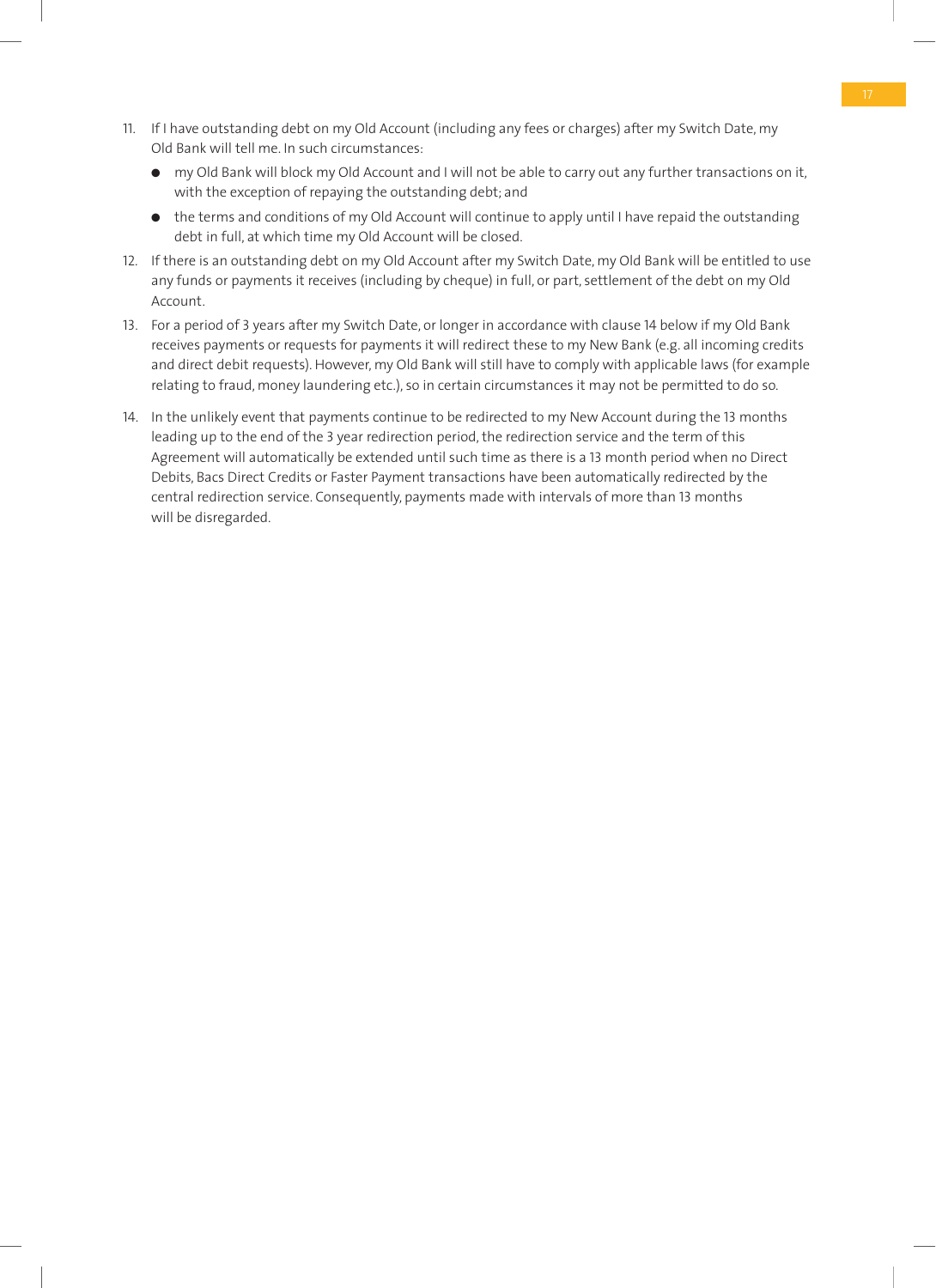#### **Frequently Asked Questions**



#### **1. Can I switch my current account?**

Yes, you can use the service to switch accounts from and to any of the participating banks and building societies.

#### **2. Can I choose my switch date?**

Yes, you can choose and agree a switch date with us. Just make sure you allow seven working days for the switch to take place and that your chosen date isn't a Saturday, Sunday or Bank Holiday.

#### **3. What happens to payments that people send to my old account?**

All incoming and outgoing payments will be automatically redirected to your new account. Each time a payment is redirected, an automatic message is sent back to the originator advising them of your new account details so they can update their records. Some organisations may contact you directly to confirm your details have changed. If you do not want your new details to be given to someone who sends a one-off payment, please contact us.

#### **4. What happens if there is a mistake or unnecessary delay in the switching process?**

In the unlikely event that there are any issues in starting the switch, we will inform you before your switch date. If anything goes wrong, we will ensure that any charges or interest incurred on your old and/or new account as a result of the error will be refunded. We will also assess whether we need to pay out compensation above and beyond the refund.

#### **5. Will switching my current account affect my credit rating?**

Simply switching from one bank to another using the Current Account Switch Service will not affect your credit rating.

However, when you open a new bank account, we may run a credit score check which could affect your credit rating.

 In the unlikely event that during the switch you encounter any problems with payments (such as a standing order), we will correct them and ensure your credit rating is not affected.

#### **6. Can I switch my current account if I am overdrawn?**

Yes. You will need to agree any overdraft facilities you require with us. Alternatively, we may be able to provide facilities to help you pay off any existing overdraft you may have, subject to our normal lending criteria. If you do not come to an agreement with us you must make separate arrangements to repay your existing overdraft before you switch.

#### **7. What if I change my mind?**

You can cancel your switch up to seven working days before your switch date. If you do want to cancel, speak to us and we can guide you through this process.

#### **8. When will the money in my old account be transferred to my new account?**

You will be able to access the funds in your old account up to and until your switch date when they will be transferred to your new account.

#### **9. Is the Current Account Switch Guarantee the same for all banks?**

Yes, all banks and building societies that display the Current Account Switch Guarantee Trustmark will follow the same switching process and must offer the same guarantees. There are over 40 participating banks and building societies in the UK and you can see them [here.](https://www.currentaccountswitch.co.uk/banks-building-societies/)

#### **10. Can I switch my savings account?**

No, we can't switch savings accounts or ISAs.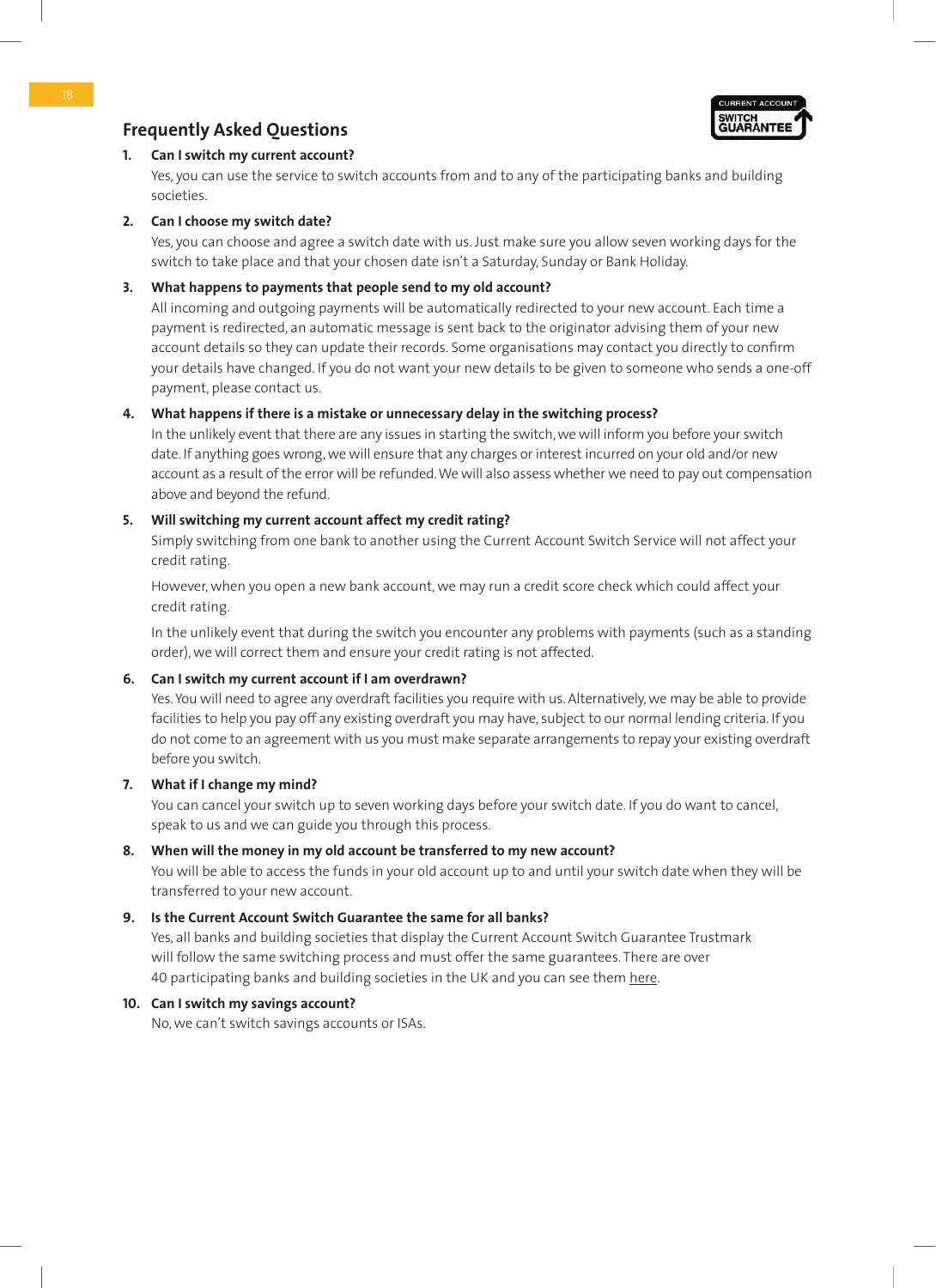#### **11. What happens to any debit card transactions that I have asked my old bank to stop?**

The Current Account Switch Service will not interfere with this process and any debit card transactions that you have asked your old bank to stop should remain stopped after your switch.

#### **12. I have a joint account. Can I switch my current account?**

Yes, as long as both parties agree to the switch and you are switching to another joint account. It is not possible to use the service to switch a joint account to a sole account.

#### **13. My new bank says I need to update my details with my old bank. Why?**

If the details you provide to your new bank do not match those details held by your old bank then you may be asked to contact your old bank and update them. Examples include if you have got married and not changed your maiden name to your married name or if you have moved house and not told your old bank your new address. When you are updating your details at your old bank you do not have to tell them that you will be switching to a new bank.

#### **14. Do I have to close my old account?**

If you use the Current Account Switch Service to switch, your old bank will close your old account. This ensures that any payments made to your old account are automatically redirected to your new account.

If you would like to keep your old account open then you are free to do so, but you won't be able to use the Current Account Switch Service to do this, and you will not be covered by the Guarantee. Speak to us and we can help explain your options.

#### **15. What if my bank is not signed up to the Current Account Switch Guarantee?**

If your old bank is not signed up to the Current Account Switch Guarantee, then you won't be able to use the Current Account Switch Service. You should talk to us find out how to switch your account.

#### **16. Who provides the guarantee?**

As a participant of the Current Account Switch Service, we guarantee your switching process. Bacs, the people behind Direct Debits and Direct Credits in the UK, manage and oversee the service.

#### **17. Are account opening and account switching all part of the same process?**

Account opening and account switching are separate processes. We have to carry out 'know your customer' security checks as part of our account opening process. Once these are complete to our satisfaction you can choose and agree your switch date.

#### **18. If the switch is delayed for any reason, can I still use my new account?**

Yes, if the new account is open and you have money in it (or an overdraft agreed) then you can use it.

#### **19. I've allowed third parties (such as financial comparison websites, money management apps and payment services) access to my financial data. Will this be switched too?**

No, you'll need to cancel and re-authorise these with your new account details. You would need to contact the third party providers directly to discuss arranging set up at your new bank. If your old account is still open, your bank will be able to tell you which third parties you've given permission to make payments on your behalf, and/or access your financial data.

Not all Third Party Providers services are supported by all banks and building societies, so there's a chance that the Third Party Providers on your old account may not be able to access your new account. Please check our terms and conditions for more information about Third Party Providers.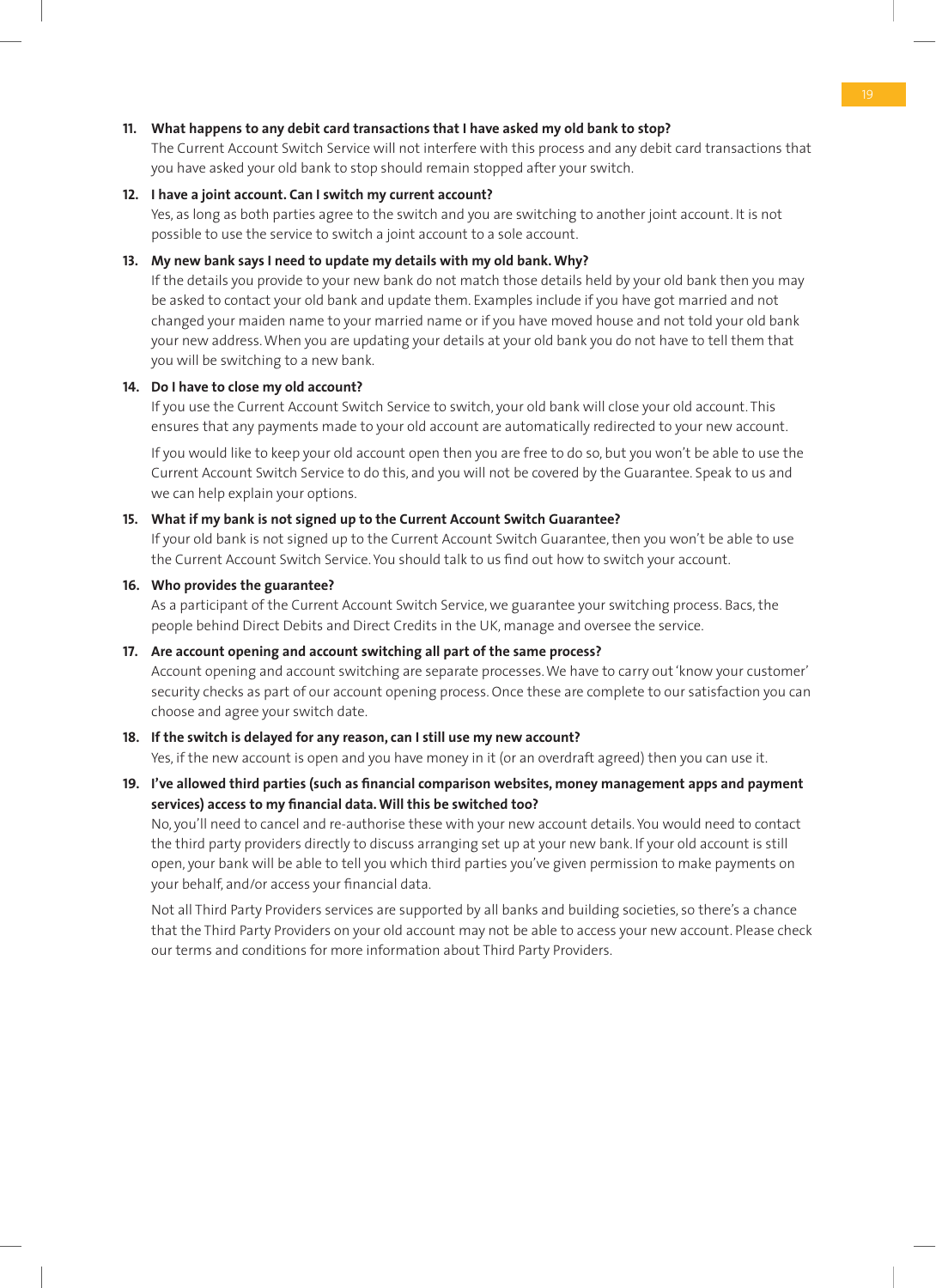# 2. Transfer Your Regular Payments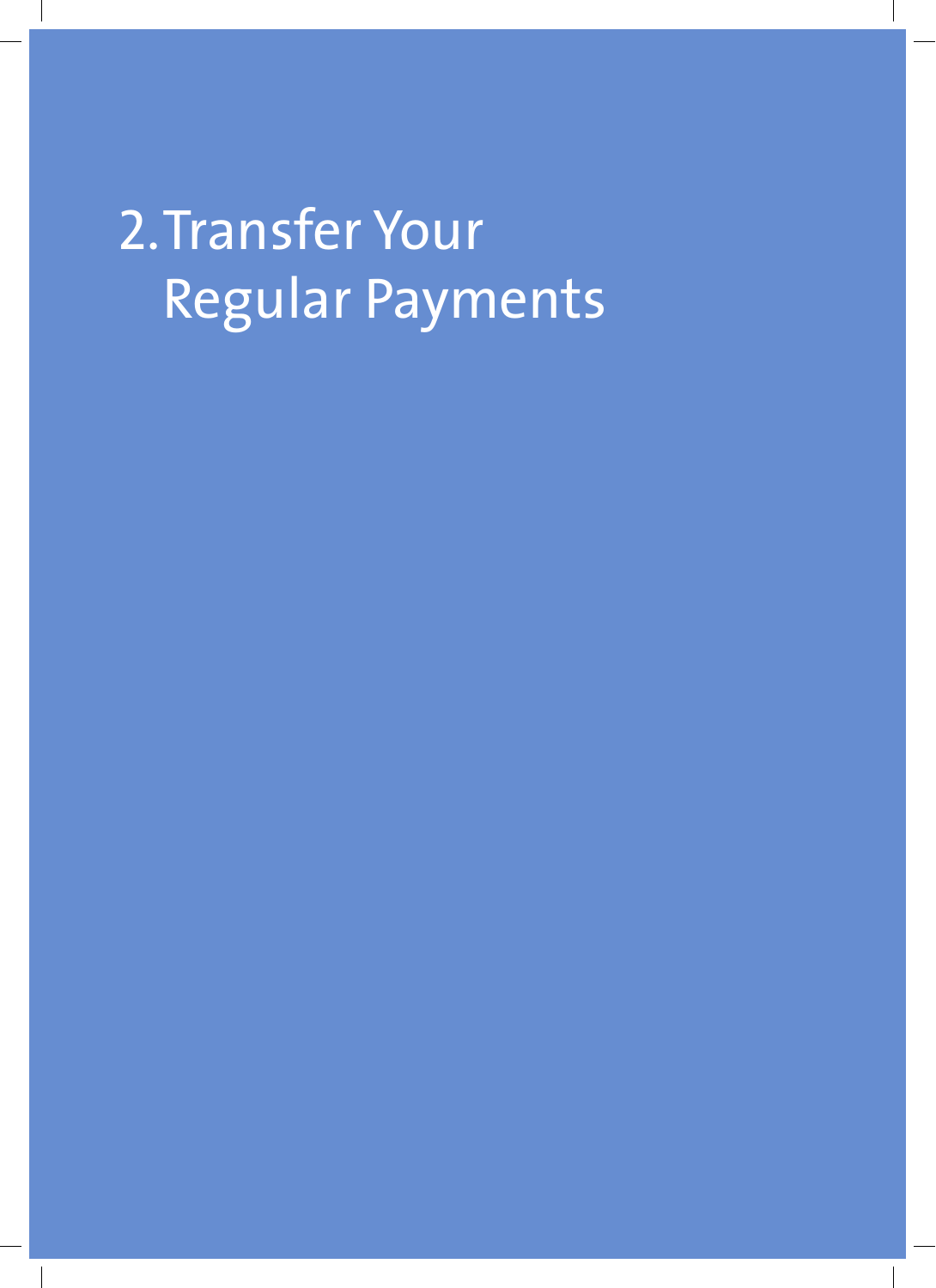## **Transfer Your Regular Payments**

#### **Agreement**

National Westminster Bank Plc, trading as Ulster Bank, registered in England and Wales (Registered Number 929027). 250 Bishopsgate, London EC2M 4AA.

#### **Consent**

You (each of you if more than one signatory is required to authorise your account switch) agree and confirm that:

You have given your consent for us to switch your existing sterling current account to your New Account.

All information that you have given to us is complete and correct.

You will be bound by the terms in this Consent and the Service Conditions.

You will select and agree a switch date with us.

The switch process begins 6 working days before your Switch Date.

#### **Service Conditions**

This "Agreement" comprises of the Consent and these Service Conditions. Please read the Agreement carefully as you will be legally bound by it. If you do not understand any part of it, please contact us (please refer to section 5 for details of how to do this).

Your "New Account" is the account held with us that you are switching to.

Your "Old Account" is the account that you are switching from at your Old Bank.

Your "Old Bank" is the bank you are switching from.

Your "New Bank" is the bank you are switching to.

The "Switch Date" is the date we will complete the switch of your payments arrangements from your Old Bank to your New Account with us. The Switch Date must be a working day and not a bank holiday that is observed by either your Old Bank or us.

#### **1. Transfer your regular payments**

- 1.1 There is no charge for the Service.
- 1.2 You can change the Switch Date at any time up until the close of business 7 working days before your Switch Date.
- 1.3 We will tell you that the switch is underway and when it is completed, and also if there is any reason why your switch request cannot be initiated or completed.
- 1.4 We will ensure that your existing regular payment arrangements (e.g. standing orders, Direct Debits and Bill Payment details) are set up on your New Account contacting you in cases where we cannot match the payment frequency in order to agree alternative arrangements.
- 1.5 Any non-sterling payment mandates that debit your Old Account won't be switched automatically and if we offer this account feature you will have to provide us with the relevant details so that we can set up these payments on your New Account.
- 1.6 If you make any changes to your regular payment arrangements on your Old Account or set up any new payment arrangements once the switch has started you must tell us otherwise these changes will not be implemented.
- 1.7 The regular payment arrangements that we will set up on your New Account as part of the switch will be in operation from the day after the Switch Date.

#### **2. Your Instructions**

By requesting the Service, you:

2.1 Agree that we and your Old Bank can share personal data that we hold about you, your New Account and your Old Account and other parties to the account with each other, and with the people and organisations that need to know that you have switched your current account to us. This means that details of your New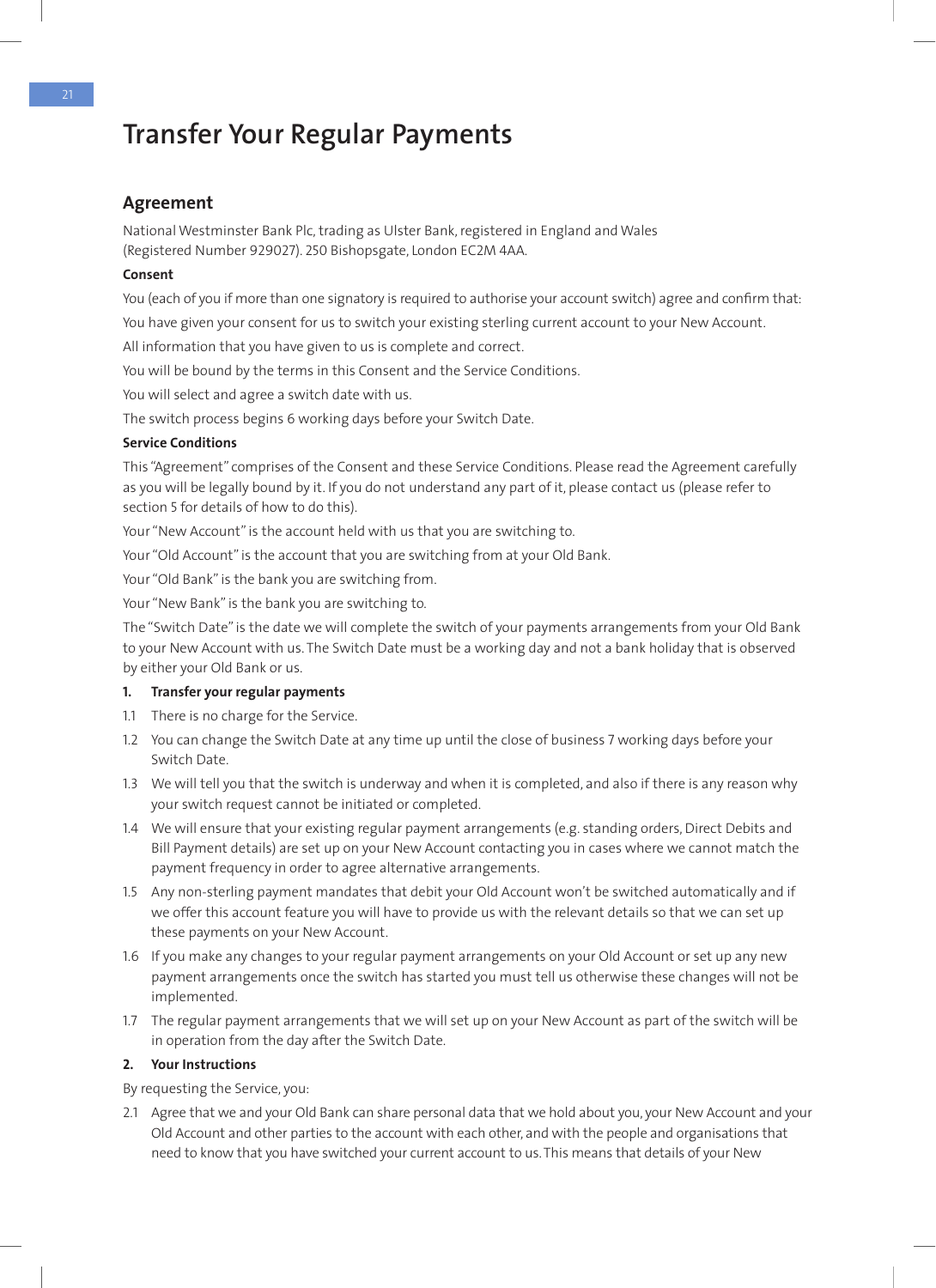Account will be passed to people and organisations that want to send you money or collect money from you.

 Agree that we will share with the New Bank details of any payment beneficiaries that you have set up on your Old Account or any other payment account (such as a current account) that you hold with us.

 This means that any joint or additional holders of your New Account will be able to see the beneficiaries of payments that you have made on any payment account you hold with us.

 Agree that we and your Old Bank will only share the information that is necessary or desirable to complete your current account switch.

#### **3. Errors and Complaints**

- 3.1 When brought to our attention if something goes wrong with the Service you will receive a refund of any interest and charges incurred on your old or new current accounts as a result of this failure.
- 3.2 If you have a complaint about the Service it should be raised with us in the first instance (refer section 5 for details of how to do this) and we will deal with it as quickly as possible under our internal complaints procedure, copies of which are available on request. We will tell you if we pass your enquiry on to your Old Bank and advise you how we intend to deal with your complaint from that point.
- 3.3 If we do not resolve your complaint to your satisfaction, you may be able to refer it to the Financial Ombudsman Service, which is the independent service for settling disputes between consumers and businesses providing financial services. Their contact details are:

Address: Exchange Tower, London E14 9SR

Telephone: +44 (0)845 080 1800

E-mail: www.financialombudsman.org.uk

#### **4. This Agreement**

If you live in Scotland or Northern Ireland, the Laws of Scotland or Northern Ireland apply to this Agreement and the courts of Scotland or Northern Ireland may settle any related dispute.

If you live elsewhere, the laws of England apply to this Agreement and the courts of England and Wales may settle any related dispute.

#### **5. Contacting Us**

- 5.1 You can contact us by:
	- $\bullet$  visiting your local branch
	- $\bullet$  contact us by telephone on 0800 015 8608. Calls may be recorded.
- 5.2 We will only communicate with you in English and we will use the contact details you have given us to contact you by phone, post, by e-mail or by text.
- 5.3 Our head office details are: Ulster Bank, 11-16 Donegall Square East, Belfast, BT1 5UB.
- 5.4 Ulster Bank, a business name of National Westminster Bank Plc ("NatWest"), registered in England and Wales (Registered Number 929027). Authorised by the Prudential Regulation Authority and regulated by the Financial Conduct Authority and the Prudential Regulation Authority, and entered on the Financial Services Register (Registration Number 121878).

#### **Your Right to Cancel**

You have a 14 calendar day period in which you can contact us to cancel this agreement.

The 14 days begins on the day after this Agreement is concluded or, if later, the date on which you receive all of the terms of this Agreement. Any account switch processes already completed cannot be reversed or unwound.

The following points describe what will happen if you exercise this right at key times during the switch.

1. At least 7 working days before your Switch Date:

Your payments arrangements on your Old Account will not be transferred to your New Account.

2. During the 6 working days before your Switch Date:

Your payment arrangements on your Old Account will still be transferred to your New Account and you will need to contact us (please refer to section 5 for details about how to do this) if you wish to cancel any of them.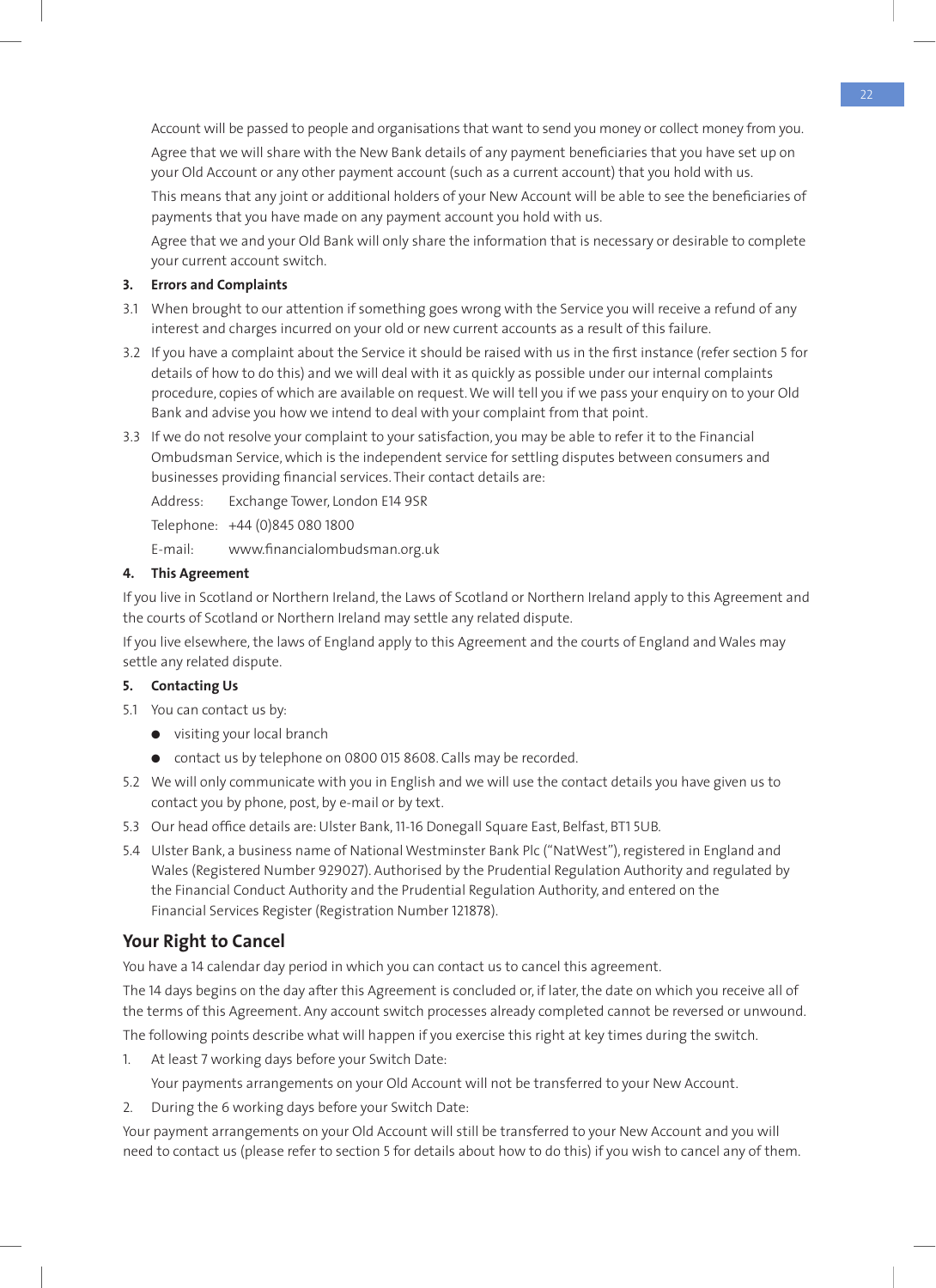#### **Credit Redirection Letter Customer instruction:**

This letter should be completed and sent to your employer, pension provider and any other organisations who make regular payments into your bank/building society account(s), eg bank/building society interest, dividends, state benefits.

| Dear Sir/Madam,                                          |                                                                                                                                                                                                                                      |  |
|----------------------------------------------------------|--------------------------------------------------------------------------------------------------------------------------------------------------------------------------------------------------------------------------------------|--|
| Advice of new bank/building society account details for: |                                                                                                                                                                                                                                      |  |
|                                                          | Name: <u>example and the contract of the contract of the contract of the contract of the contract of the contract of the contract of the contract of the contract of the contract of the contract of the contract of the contrac</u> |  |
|                                                          |                                                                                                                                                                                                                                      |  |
|                                                          |                                                                                                                                                                                                                                      |  |
|                                                          |                                                                                                                                                                                                                                      |  |
|                                                          |                                                                                                                                                                                                                                      |  |
|                                                          |                                                                                                                                                                                                                                      |  |
|                                                          |                                                                                                                                                                                                                                      |  |
|                                                          | Please send all future payments to my/our new bank/building society account details shown below.                                                                                                                                     |  |
|                                                          |                                                                                                                                                                                                                                      |  |
|                                                          |                                                                                                                                                                                                                                      |  |
|                                                          | New building society roll number (if applicable): New York Change and Change and Change and Change and Change and Change and Change and Change and Change and Change and Change and Change and Change and Change and Change an       |  |
|                                                          |                                                                                                                                                                                                                                      |  |
| Yours faithfully                                         |                                                                                                                                                                                                                                      |  |
|                                                          |                                                                                                                                                                                                                                      |  |
| Date: $\overline{\phantom{a}}$                           |                                                                                                                                                                                                                                      |  |

\* Complete as appropriate. Please note that for a salary/pension or benefit redirection you must provide your salary/person reference number, your National Insurance number, and your date of birth.